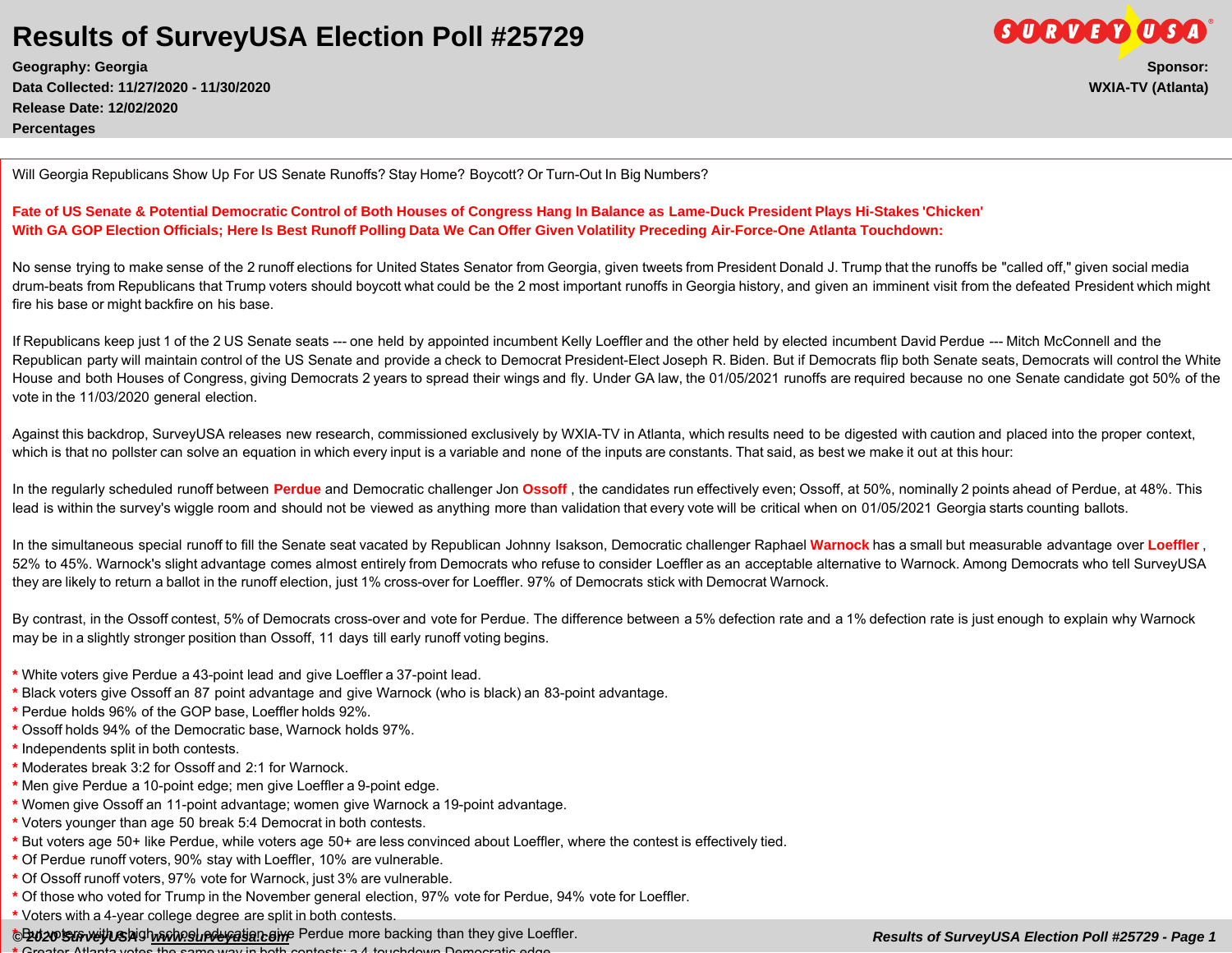**Data Collected: 11/27/2020 - 11/30/2020 WXIA-TV (Atlanta) Release Date: 12/02/2020**

**1**

**1**

850 Adults

850 Adults

| NURGUU DUNU. TEJVETEUEU                             |      |      |                                                |       |       |       |          |         |              |       |                     |             |                          |                          |                          |                 |                           |                          |
|-----------------------------------------------------|------|------|------------------------------------------------|-------|-------|-------|----------|---------|--------------|-------|---------------------|-------------|--------------------------|--------------------------|--------------------------|-----------------|---------------------------|--------------------------|
| <b>Percentages</b>                                  |      |      |                                                |       |       |       |          |         |              |       |                     |             |                          |                          |                          |                 |                           |                          |
| Are you registered to vote in the state of Georgia? |      |      |                                                |       |       |       |          |         |              |       |                     |             |                          |                          |                          |                 |                           |                          |
| 850 Adults                                          |      |      | Gender                                         |       |       | Age   |          |         | $<$ 50 / 50+ |       |                     | Race        |                          |                          | Likely                   |                 | <b>Cast Ballot</b>        |                          |
| Credibility Interval: +/-3.2 pct points             | All  | Male | Female                                         | 18-34 | 35-49 | 50-64 | $65+$    | 18-49   | $50+$        | White | <b>Black</b>        | , Hispani ' | Asian /                  | Almost                   | Certain                  |                 | By Mail Early In Election |                          |
| Yes                                                 | 84%  | 84%  | 85%                                            | 82%   | 78%   | 90%   | 91%      | 80%     | 90%          | 87%   | 87%                 | 64%         | 71%                      | 100%                     | 100%                     | 100%            | 100%                      | 100%                     |
| No                                                  | 14%  | 14%  | 14%                                            | 16%   | 21%   | 10%   | 6%       | 18%     | 9%           | 11%   | 12%                 | 33%         | 22%                      | $\overline{\phantom{a}}$ | $\overline{\phantom{a}}$ |                 |                           |                          |
| Not Sure                                            | 2%   | 2%   | $1\%$                                          | 2%    | 2%    | 1%    | 2%       | 2%      | 1%           | 1%    | 1%                  | 2%          | 7%                       | $\overline{\phantom{a}}$ | $\overline{\phantom{a}}$ |                 |                           | $\overline{\phantom{0}}$ |
| Total                                               | 100% | 100% | 100%                                           | 100%  | 100%  | 100%  | 100%     | 100%    | 100%         | 100%  | 100%                | 100%        | 100%                     | 100%                     | 100%                     | 100%            | 100%                      | 100%                     |
| <b>Composition of Adults</b>                        | 100% | 47%  | 53%                                            | 31%   | 26%   | 28%   | 16%      | 57%     | 43%          | 55%   | 31%                 | 9%          | 6%                       | 13%                      | 68%                      | 26%             | 39%                       | 32%                      |
|                                                     |      |      |                                                |       |       |       |          |         |              |       |                     |             |                          |                          |                          |                 |                           |                          |
| Are you registered to vote in the state of Georgia? |      |      |                                                |       |       |       |          |         |              |       |                     |             |                          |                          |                          |                 |                           |                          |
| 850 Adults                                          |      |      | Party Affiliation                              |       |       |       | Ideology |         |              |       | Ideology Aggregated |             | Regular Runoff           |                          | Special Runoff V         |                 | <b>2020 POTUS</b>         |                          |
| Credibility Interval: +/-3.2 pct points             | All  |      | Republi Democr Indepen Very Co Conser   Modera |       |       |       |          | Liberal | Very Li      |       | Conser   Modera     | Liberal     | Perdue                   | Ossoff                   |                          | Loeffler Warnoc | Trump                     | <b>Biden</b>             |
| Yes                                                 | 84%  | 88%  | 92%                                            | 72%   | 89%   | 87%   | 82%      | 88%     | 95%          | 88%   | 82%                 | 91%         | 100%                     | 100%                     | 100%                     | 100%            | 100%                      | 100%                     |
| No                                                  | 14%  | 11%  | 7%                                             | 28%   | 10%   | 10%   | 18%      | 11%     | 5%           | 10%   | 18%                 | 9%          | $\overline{\phantom{0}}$ | $\overline{\phantom{0}}$ | $\overline{\phantom{0}}$ |                 |                           | $\overline{\phantom{0}}$ |
| Not Sure                                            | 2%   | 1%   | $1\%$                                          | 0%    | $1\%$ | 3%    | 0%       | $1\%$   | 0%           | 2%    | 0%                  | 1%          |                          | $\overline{\phantom{0}}$ | $\overline{\phantom{0}}$ |                 |                           |                          |
| Total                                               | 100% | 100% | 100%                                           | 100%  | 100%  | 100%  | 100%     | 100%    | 100%         | 100%  | 100%                | 100%        | 100%                     | 100%                     | 100%                     | 100%            | 100%                      | 100%                     |

| Are you registered to vote in the state of Georgia? |
|-----------------------------------------------------|
|                                                     |

|      |      | Ossoff | Collins  |                 |      |                  |      |      |                                                            |      | \$80K                       | Own  | Rent | <b>Jrban</b> |      | Rural                |
|------|------|--------|----------|-----------------|------|------------------|------|------|------------------------------------------------------------|------|-----------------------------|------|------|--------------|------|----------------------|
| 84%  | 100% | 100%   | 100%     | 100%            | 100% | 75%              | 91%  | 91%  | 80%                                                        | 86%  | 89%                         | 90%  | 75%  | 80%          | 89%  | 79%                  |
| 14%  |      |        |          |                 |      | 22%              | 7%   | 9%   | 16%                                                        | 14%  | 10%                         | 10%  | 21%  | 18%          | 10%  | 18%                  |
| 2%   |      |        |          |                 |      | 3%               | 2%   | 0%   | 3%                                                         | 0%   | 2%                          | 1%   | 3%   | 2%           | 1%   | 3%                   |
| 100% | 100% | 100%   | 100%     | 100%            | 100% | 100%             | 100% | 100% | 100%                                                       | 100% | 100%                        | 100% | 100% | 100%         | 100% | 100%                 |
| 100% | 43%  | 46%    | 17%      | 27%             | 40%  | 41%              | 27%  | 31%  | 40%                                                        | 39%  | 22%                         | 63%  | 37%  | 22%          | 51%  | 27%                  |
|      | All  |        | Perdue l | Nov Regular Vot |      | Nov Special Vote |      |      | Education<br>Loeffler   Warnoc   High Sc   Some C   4-Year |      | Income<br>< \$40K   \$40K - |      |      | Home         |      | Urbanicity<br>Suburb |

Composition of Adults 100% 100% 40% 140% 13% 16% 22% 37% 11% 7% 37% 37% 37% 19% 48% 50% 45% 52% 43% 47%

**GORVEY OGA**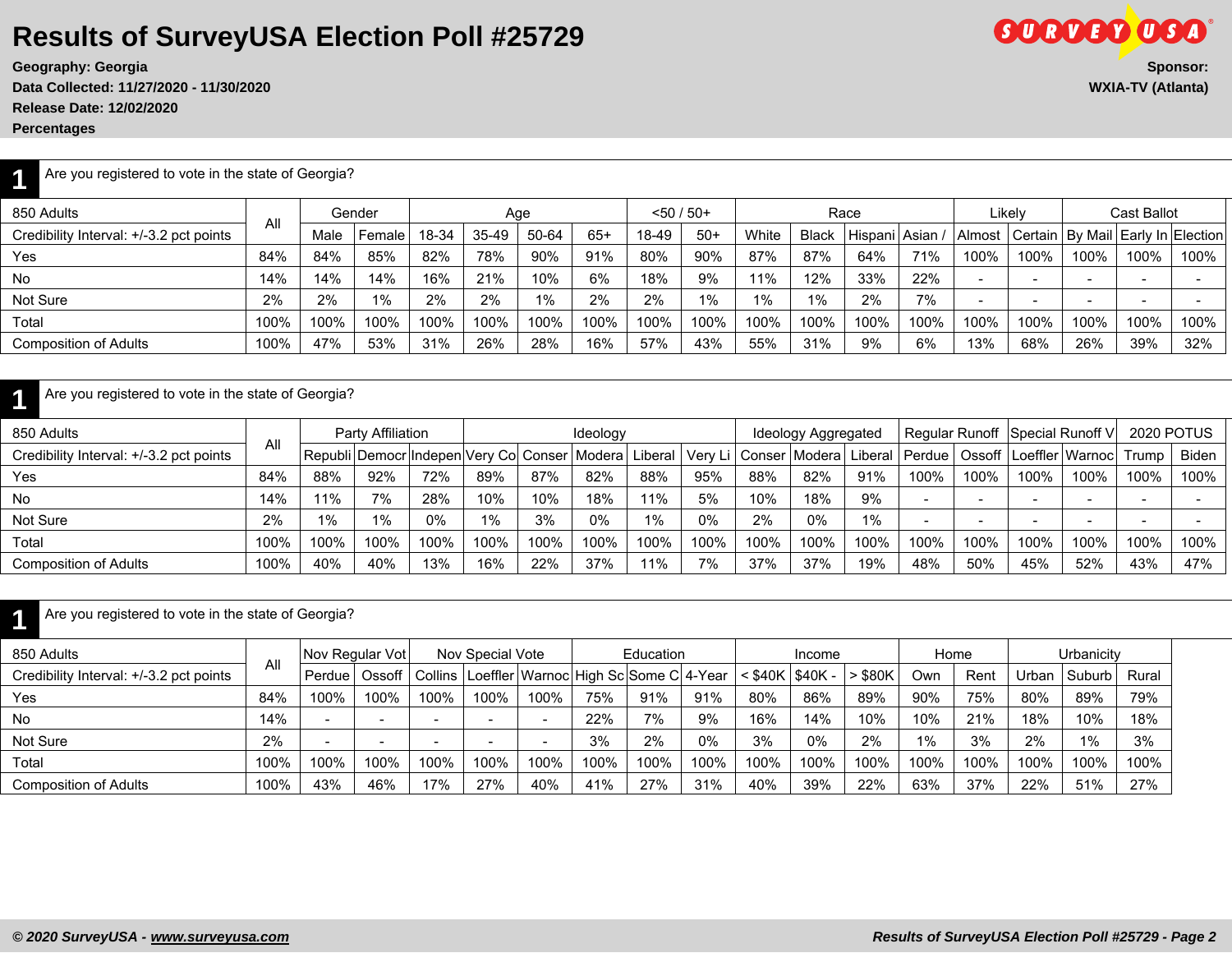**Geography: Georgia Sponsor: Data Collected: 11/27/2020 - 11/30/2020 WXIA-TV (Atlanta) Release Date: 12/02/2020**

**Percentages**

**1**

Are you registered to vote in the state of Georgia?

| 850 Adults                              |      |      | Suburban |         | Region |          |
|-----------------------------------------|------|------|----------|---------|--------|----------|
| Credibility Interval: +/-3.2 pct points | All  | Men  | Women    | Atlanta | Northw | lSouth & |
| Yes                                     | 84%  | 94%  | 86%      | 91%     | 83%    | 79%      |
| No.                                     | 14%  | 5%   | 14%      | 9%      | 14%    | 19%      |
| Not Sure                                | 2%   | 2%   | $0\%$    | 1%      | 2%     | 2%       |
| Total                                   | 100% | 100% | 100%     | 100%    | 100%   | 100%     |
| <b>Composition of Adults</b>            | 100% | 21%  | 30%      | 32%     | 34%    | 34%      |
|                                         |      |      |          |         |        |          |

**2** In January, Georgia will hold a runoff election for two United States Senate seats. Not everyone makes time to vote in a runoff. Which best describes you?

| 717 Registered Voters                   |      |      | Gender |       |       | Age   |       |       | $< 50 / 50+$ |       |              | Race          |      |        | Likely  |                          | Cast Ballot              |                           |
|-----------------------------------------|------|------|--------|-------|-------|-------|-------|-------|--------------|-------|--------------|---------------|------|--------|---------|--------------------------|--------------------------|---------------------------|
| Credibility Interval: +/-4.4 pct points | All  | Male | Female | 18-34 | 35-49 | 50-64 | $65+$ | 18-49 | $50+$        | White | <b>Black</b> | Hispani Asian |      | Almost | Certain |                          |                          | By Mail Early In Election |
| Will Not Vote                           | 6%   | 8%   | 4%     | 10%   | 6%    | 4%    | 3%    | 8%    | 3%           | 5%    | 8%           | 16%           | **   | 0%     | $0\%$   | $\overline{\phantom{0}}$ |                          |                           |
| Not Sure Whether Will Or Won't Vote     | 9%   | 8%   | 10%    | 18%   | 7%    | 2%    | 6%    | 13%   | 3%           | 10%   | 7%           | 13%           | **   | 0%     | $0\%$   | $\overline{\phantom{a}}$ | $\overline{\phantom{0}}$ |                           |
| Almost Certain                          | 13%  | 14%  | 12%    | 22%   | 13%   | 8%    | 7%    | 18%   | 7%           | 14%   | 13%          | 11%           | **   | 100%   | 0%      | 12%                      | 18%                      | 14%                       |
| Certain                                 | 68%  | 67%  | 69%    | 43%   | 69%   | 85%   | 84%   | 55%   | 84%          | 70%   | 69%          | 42%           | **   | 0%     | 100%    | 88%                      | 82%                      | 86%                       |
| Not Sure                                | 4%   | 3%   | 4%     | 7%    | 5%    | 2%    | 1%    | 6%    | 1%           | 2%    | 4%           | 19%           | **   | 0%     | 0%      | $\overline{\phantom{0}}$ |                          |                           |
| Total                                   | 100% | 100% | 100%   | 100%  | 100%  | 100%  | 100%  | 100%  | 100%         | 100%  | 100%         | 100%          | 100% | 100%   | 100%    | 100%                     | 100%                     | 100%                      |
| <b>Composition of Registered Voters</b> | 100% | 47%  | 53%    | 30%   | 24%   | 29%   | 17%   | 54%   | 46%          | 57%   | 31%          | 7%            | 5%   | 13%    | 68%     | 26%                      | 39%                      | 32%                       |

**2** In January, Georgia will hold a runoff election for two United States Senate seats. Not everyone makes time to vote in a runoff. Which best describes you?

| 717 Registered Voters                   |      |                                                      | Party Affiliation |      |      |      | Ideology |      |       |      | Ideology Aggregated           |      |                          |      | Regular Runoff Special Runoff V |                          |         | 2020 POTUS |
|-----------------------------------------|------|------------------------------------------------------|-------------------|------|------|------|----------|------|-------|------|-------------------------------|------|--------------------------|------|---------------------------------|--------------------------|---------|------------|
| Credibility Interval: +/-4.4 pct points | All  | Republi Democr Indepen Very Co Conser Modera Liberal |                   |      |      |      |          |      |       |      | I   Very Li   Conser   Modera |      | Liberal   Perdue         |      | Ossoff   Loeffler   Warnoc      |                          | . Trump | Biden      |
| Will Not Vote                           | 6%   | 4%                                                   | 6%                | 7%   | 8%   | 6%   | 5%       | 3%   | 2%    | 7%   | 5%                            | 2%   |                          |      |                                 | $\overline{\phantom{0}}$ | 4%      | 5%         |
| Not Sure Whether Will Or Won't Vote     | 9%   | 10%                                                  | 7%                | 11%  | 6%   | 11%  | 11%      | 6%   | $1\%$ | 9%   | 11%                           | 4%   | $\overline{\phantom{0}}$ |      | $\overline{\phantom{0}}$        | $\overline{\phantom{0}}$ | 7%      | 5%         |
| Almost Certain                          | 13%  | 13%                                                  | 12%               | 15%  | 12%  | 14%  | 15%      | 10%  | 10%   | 13%  | 15%                           | 10%  | 16%                      | 15%  | 14%                             | 15%                      | 14%     | 12%        |
| Certain                                 | 68%  | 71%                                                  | 70%               | 60%  | 69%  | 68%  | 64%      | 78%  | 87%   | 69%  | 64%                           | 82%  | 84%                      | 85%  | 86%                             | 85%                      | 73%     | 73%        |
| Not Sure                                | 4%   | 2%                                                   | 5%                | 7%   | 4%   | 1%   | 5%       | 3%   | $0\%$ | 2%   | 5%                            | 2%   |                          |      |                                 |                          | 2%      | 4%         |
| Total                                   | 100% | 100%                                                 | 100%              | 100% | 100% | 100% | 100%     | 100% | 100%  | 100% | 100%                          | 100% | 100%                     | 100% | 100%                            | 100%                     | 100%    | 100%       |
| <b>Composition of Registered Voters</b> | 100% | 41%                                                  | 44%               | 11%  | 17%  | 22%  | 36%      | 12%  | 8%    | 39%  | 36%                           | 20%  | 48%                      | 50%  | 45%                             | 52%                      | 43%     | 47%        |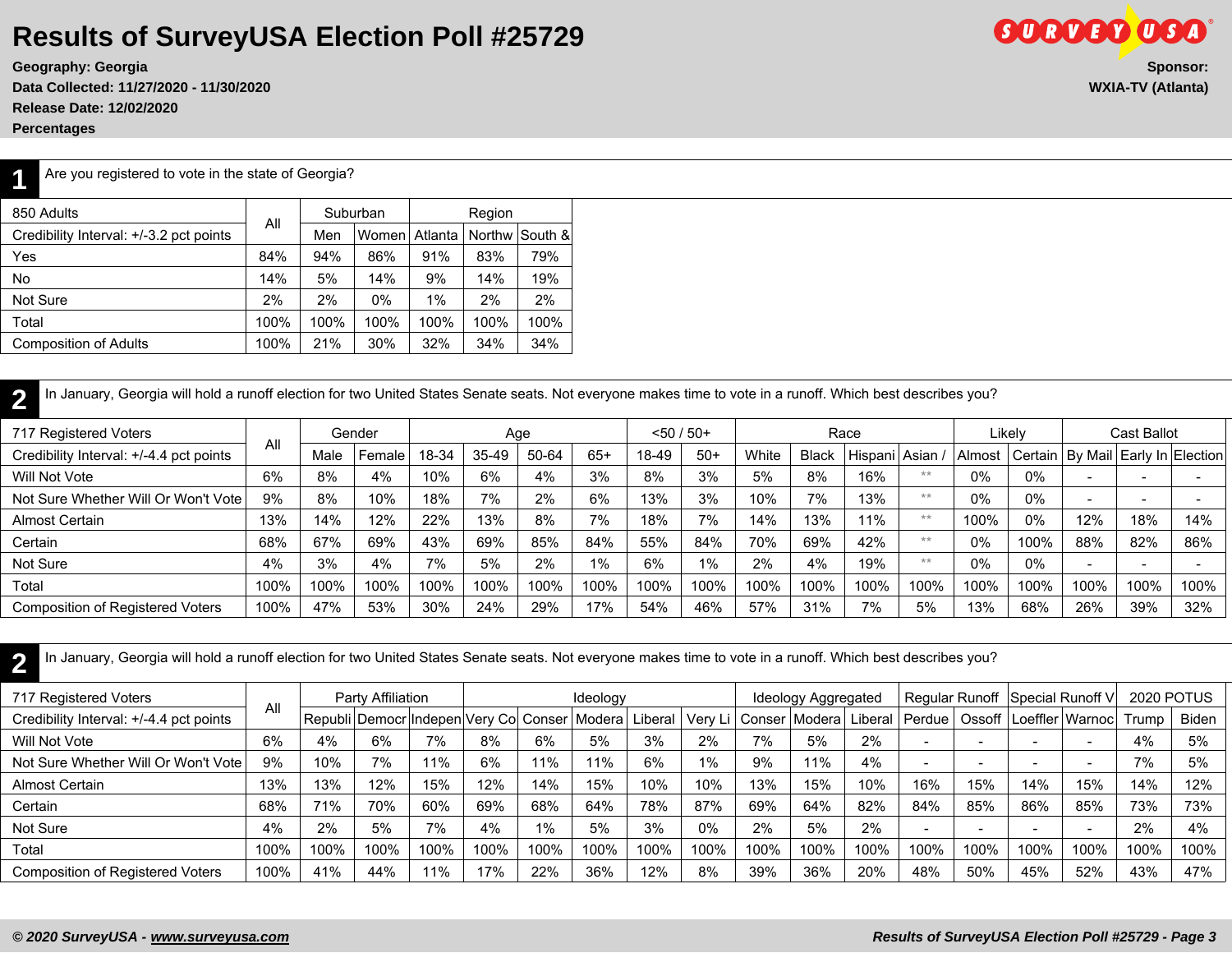**Data Collected: 11/27/2020 - 11/30/2020 WXIA-TV (Atlanta)**

**Release Date: 12/02/2020**

**Percentages**

**2**

|                                           |        |        |         |                 |      |                  |      |       |                                                          | Income |                   |       |      |              |        |            |
|-------------------------------------------|--------|--------|---------|-----------------|------|------------------|------|-------|----------------------------------------------------------|--------|-------------------|-------|------|--------------|--------|------------|
|                                           | Perdue | Ossoff | Collins |                 |      |                  |      |       |                                                          |        | $>$ \$80K         | Own   | Rent | <b>Jrban</b> | Suburb | Rural      |
| 6%                                        | 4%     | 5%     | 6%      | 3%              | 4%   | 10%              | 5%   | 3%    | 7%                                                       | 5%     | 6%                | 5%    | 8%   | 15%          | 4%     | 3%         |
| 9%<br>Not Sure Whether Will Or Won't Vote | 7%     | 5%     | 6%      | 9%              | 3%   | 11%              | 9%   | 5%    | 9%                                                       | 10%    | 6%                | 8%    | 11%  | 10%          | 9%     | 8%         |
| 13%                                       | 14%    | 11%    | 12%     | 13%             | 10%  | 14%              | 14%  | 10%   | 14%                                                      | 15%    | 8%                | 12%   | 14%  | 18%          | 12%    | 10%        |
| 68%                                       | 74%    | 74%    | 75%     | 74%             | 78%  | 57%              | 69%  | 80%   | 63%                                                      | 68%    | 78%               | 73%   | 58%  | 53%          | 73%    | 71%        |
| 4%                                        | $1\%$  | 4%     | 1%      | 1%              | 4%   | 7%               | 3%   | $1\%$ | 7%                                                       | 2%     | 2%                | $1\%$ | 9%   | 4%           | 2%     | 8%         |
| 100%                                      | 100%   | 100%   | 100%    | 100%            | 100% | 100%             | 100% | 100%  | 100%                                                     | 100%   | 100%              | 100%  | 100% | 100%         | 100%   | 100%       |
| 100%                                      | 43%    | 46%    | 17%     | 27%             | 40%  | 37%              | 29%  | 34%   | 38%                                                      | 39%    | 23%               | 67%   | 33%  | 21%          | 54%    | 25%        |
|                                           | All    |        |         | Nov Regular Vot |      | Nov Special Vote |      |       | Education<br>Loeffler   Warnoc   High Sc Some C   4-Year |        | : \$40K   \$40K - |       |      | Home         |        | Urbanicitv |

In January, Georgia will hold a runoff election for two United States Senate seats. Not everyone makes time to vote in a runoff. Which best describes you?

**2** In January, Georgia will hold a runoff election for two United States Senate seats. Not everyone makes time to vote in a runoff. Which best describes you?

| 717 Registered Voters                   |      |      | Suburban |         | Region |         |
|-----------------------------------------|------|------|----------|---------|--------|---------|
| Credibility Interval: +/-4.4 pct points | All  | Men  | Womenl   | Atlanta | Northw | South & |
| Will Not Vote                           | 6%   | 5%   | 3%       | 5%      | 9%     | 4%      |
| Not Sure Whether Will Or Won't Vote     | 9%   | 6%   | 10%      | 9%      | 8%     | 9%      |
| Almost Certain                          | 13%  | 14%  | 12%      | 14%     | 14%    | 11%     |
| Certain                                 | 68%  | 72%  | 74%      | 71%     | 67%    | 66%     |
| Not Sure                                | 4%   | 3%   | $1\%$    | $1\%$   | 2%     | 8%      |
| Total                                   | 100% | 100% | 100%     | 100%    | 100%   | 100%    |
| <b>Composition of Registered Voters</b> | 100% | 23%  | 31%      | 35%     | 33%    | 32%     |

#### **3** In the runoff election, how will you vote?

| 583 Likely Runoff Voters                   | All  |      | Gender |       | Age       |       |       | $< 50 / 50+$ |       |       |              | Race          |      |        | Likelv |       | Cast Ballot                             |        |
|--------------------------------------------|------|------|--------|-------|-----------|-------|-------|--------------|-------|-------|--------------|---------------|------|--------|--------|-------|-----------------------------------------|--------|
| Credibility Interval: +/-5.2 pct points    |      | Male | Female | 18-34 | $35 - 49$ | 50-64 | $65+$ | 18-49        | $50+$ | White | <b>Black</b> | Hispani Asian |      | Almost |        |       | Certain   By Mail   Early In   Election |        |
| By Mail                                    | 26%  | 23%  | 29%    | 24%   | 23%       | 22%   | 40%   | 23%          | 29%   | 22%   | 33%          | **            | $**$ | 20%    | 27%    | 100%  | $0\%$                                   | $0\%$  |
| In Person Before Election Day              | 39%  | 39%  | 40%    | 44%   | 37%       | 45%   | 27%   | 40%          | 38%   | 38%   | 44%          | **            | $**$ | 45%    | 38%    | 0%    | 100%                                    | 0%     |
| In Person On Election Day                  | 32%  | 37%  | 28%    | 31%   | 37%       | 32%   | 27%   | 34%          | 30%   | 37%   | 23%          | **            | $**$ | 29%    | 33%    | $0\%$ | 0%                                      | 100%   |
| Not Sure                                   | 2%   | 2%   | 3%     | 1%    | 2%        | $1\%$ | 6%    | 2%           | 3%    | 3%    | $1\%$        | **            | $**$ | 6%     | 2%     | 0%    | 0%                                      | 0%     |
| Total                                      | 100% | 100% | 100%   | 100%  | 100%      | 100%  | 100%  | 100%         | 100%  | 100%  | 100%         | 100%          | 100% | 100%   | 100%   | 100%  | 100%                                    | 100%   |
| <b>Composition of Likely Runoff Voters</b> | 100% | 47%  | 53%    | 23%   | 24%       | 33%   | 19%   | 48%          | 52%   | 59%   | 32%          | 4%            | 5%   | 16%    | 84%    | 26%   | 39%                                     | $32\%$ |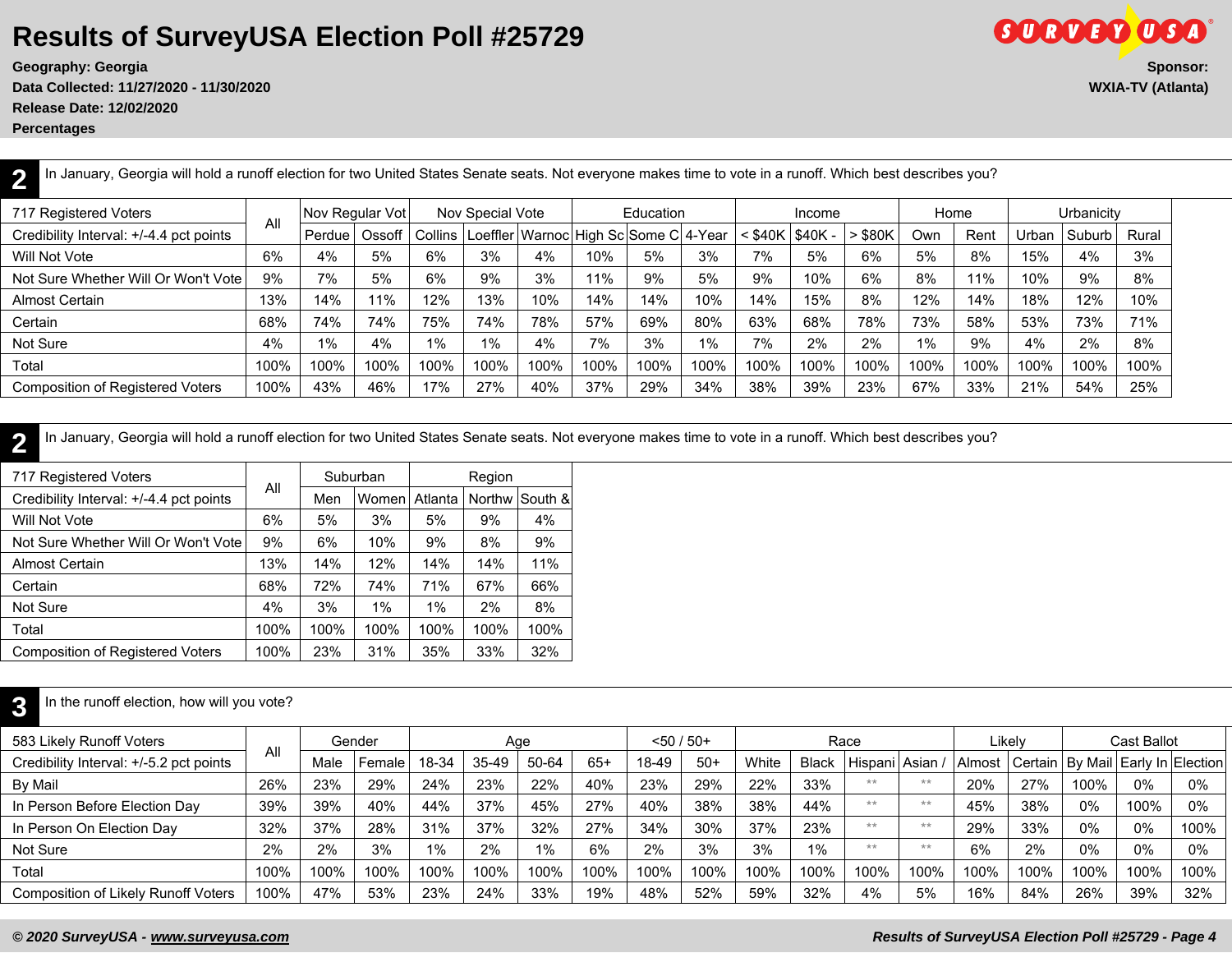**Geography: Georgia** 

Data Collected: 11/27/2020 - 11/30/2020 **Release Date: 12/02/2020**

**Percentages**

| $\sim$ $\sim$<br><b>Sponsor:</b> |  |
|----------------------------------|--|
| <b>WXIA-TV (Atlanta)</b>         |  |
|                                  |  |
|                                  |  |
|                                  |  |

**SORTED OSA** 

#### **3** In the runoff election, how will you vote?

| 583 Likely Runoff Voters                |      |      | Party Affiliation |      |                                                 |      | Ideology |         |                  |      | Ideology Aggregated |                      |            |       |      | Regular Runoff Special Runoff V | 2020 POTUS |              |
|-----------------------------------------|------|------|-------------------|------|-------------------------------------------------|------|----------|---------|------------------|------|---------------------|----------------------|------------|-------|------|---------------------------------|------------|--------------|
| Credibility Interval: +/-5.2 pct points | All  |      |                   |      | Republi Democr Indepen Very Col Conser   Modera |      |          | Liberal | Very Li   Conser |      | ∵l Modera l         | <sup>1</sup> Liberal | l Perdue l |       |      | Ossoff   Loeffler   Warnoc      | Trump      | <b>Biden</b> |
| By Mail                                 | 26%  | 16%  | 38%               | 22%  | 14%                                             | 15%  | 33%      | 38%     | 36%              | 14%  | 33%                 | 37%                  | 17%        | 35%   | 14%  | 37%                             | 12%        | 38%          |
| In Person Before Election Day           | 39%  | 44%  | 36%               | 42%  | 43%                                             | 50%  | 33%      | 40%     | 37%              | 47%  | 33%                 | 39%                  | 43%        | 37%   | 44%  | 36%                             | 44%        | 39%          |
| In Person On Election Day               | 32%  | 37%  | 25%               | 36%  | 40%                                             | 32%  | 33%      | 21%     | 24%              | 35%  | 33%                 | 22%                  | 37%        | 27%   | 38%  | 26%                             | 41%        | 23%          |
| Not Sure                                | 2%   | 3%   | 1%                | 0%   | 4%                                              | 3%   | 2%       | $1\%$   | 3%               | 3%   | 2%                  | 2%                   | 3%         | $1\%$ | 3%   | $1\%$                           | 3%         | 1%           |
| Total                                   | 100% | 100% | 100%              | 100% | 100%                                            | 100% | 100%     | 100%    | 100%             | 100% | 100%                | 100%                 | 100%       | 100%  | 100% | 100%                            | 100%       | 100%         |
| Composition of Likely Runoff Voters     | 100% | 43%  | 44%               | 11%  | 17%                                             | 23%  | 35%      | 13%     | 10%              | 39%  | 35%                 | 23%                  | 48%        | 50%   | 45%  | 52%                             | 45%        | 49%          |

#### **3** In the runoff election, how will you vote?

| 583 Likely Runoff Voters                   |      | Nov Regular Vot |        |      | Nov Special Vote |      |      | Education                                               |      |      | Income          |       | Home |      |       | Urbanicitv |       |
|--------------------------------------------|------|-----------------|--------|------|------------------|------|------|---------------------------------------------------------|------|------|-----------------|-------|------|------|-------|------------|-------|
| Credibility Interval: +/-5.2 pct points    | All  | Perdue          | Ossoff |      |                  |      |      | Collins   Loeffler   Warnoc   High Sc   Some C   4-Year |      |      | \$40K   \$40K - | \$80K | Own  | Rent | Jrban | Suburb     | Rural |
| By Mail                                    | 26%  | 13%             | 37%    | 11%  | 16%              | 38%  | 27%  | 19%                                                     | 31%  | 29%  | 23%             | 27%   | 25%  | 30%  | 28%   | 26%        | 26%   |
| In Person Before Election Day              | 39%  | 44%             | 39%    | 48%  | 41%              | 39%  | 34%  | 40%                                                     | 44%  | 39%  | 39%             | 41%   | 41%  | 37%  | 34%   | 44%        | 33%   |
| In Person On Election Day                  | 32%  | 40%             | 24%    | 39%  | 39%              | 22%  | 36%  | 38%                                                     | 24%  | 30%  | 35%             | 31%   | 32%  | 32%  | 36%   | 29%        | 37%   |
| Not Sure                                   | 2%   | 3%              | 1%     | 3%   | 4%               | 1%   | 3%   | 2%                                                      | 2%   | 2%   | 3%              | 2%    | 3%   | 2%   | 1%    | 2%         | 4%    |
| Total                                      | 100% | 100%            | 100%   | 100% | 100%             | 100% | 100% | 100%                                                    | 100% | 100% | 100%            | 100%  | 100% | 100% | 100%  | 100%       | 100%  |
| <b>Composition of Likely Runoff Voters</b> | 100% | 46%             | 47%    | 17%  | 28%              | 43%  | 32%  | 30%                                                     | 37%  | 36%  | 40%             | 24%   | 71%  | 29%  | 18%   | 57%        | 25%   |

#### **3** In the runoff election, how will you vote?

| 583 Likely Runoff Voters                   |      |      | Suburban |         | Region |                |
|--------------------------------------------|------|------|----------|---------|--------|----------------|
| Credibility Interval: +/-5.2 pct points    | All  | Men  | Women    | Atlanta |        | Northw South & |
| By Mail                                    | 26%  | 23%  | 27%      | 28%     | 24%    | 27%            |
| In Person Before Election Day              | 39%  | 44%  | 44%      | 41%     | 40%    | 37%            |
| In Person On Election Day                  | 32%  | 31%  | 26%      | 30%     | 33%    | 33%            |
| Not Sure                                   | 2%   | 2%   | 2%       | $1\%$   | 3%     | 3%             |
| Total                                      | 100% | 100% | 100%     | 100%    | 100%   | 100%           |
| <b>Composition of Likely Runoff Voters</b> | 100% | 24%  | 32%      | 36%     | 33%    | 30%            |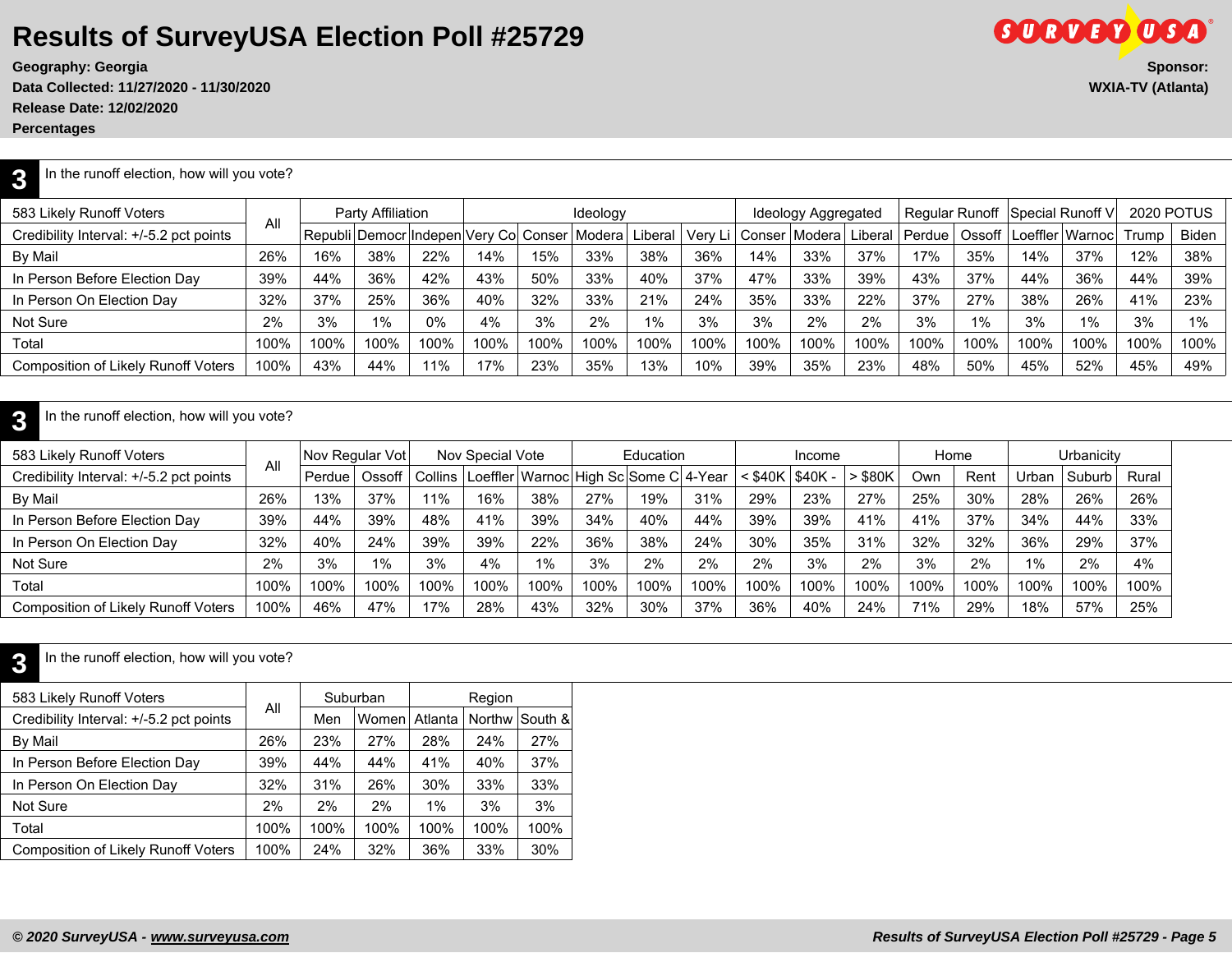**Data Collected: 11/27/2020 - 11/30/2020 WXIA-TV (Atlanta)**

**Release Date: 12/02/2020**

**Percentages**

| On the ballot in January is a regular runoff and a special runoff. In the regular runoff for United States Senate how do you vote?<br>4F |      |      |        |       |       |       |       |       |              |       |              |         |         |        |        |                                         |             |      |
|------------------------------------------------------------------------------------------------------------------------------------------|------|------|--------|-------|-------|-------|-------|-------|--------------|-------|--------------|---------|---------|--------|--------|-----------------------------------------|-------------|------|
| 583 Likely Runoff Voters                                                                                                                 |      |      | Gender |       | Age   |       |       |       | $<$ 50 / 50+ |       |              | Race    |         |        | Likelv |                                         | Cast Ballot |      |
| Credibility Interval: +/-5.2 pct points                                                                                                  | All  | Male | Female | 18-34 | 35-49 | 50-64 | $65+$ | 18-49 | $50+$        | White | <b>Black</b> | Hispani | l Asian | Almost |        | Certain   By Mail   Early In   Election |             |      |
| David Perdue (R)                                                                                                                         | 48%  | 54%  | 44%    | 42%   | 45%   | 52%   | 55%   | 43%   | 53%          | 71%   | 5%           | $***$   | **      | 49%    | 48%    | 31%                                     | 52%         | 56%  |
| Jon Ossoff (D)                                                                                                                           | 50%  | 44%  | 55%    | 55%   | 52%   | 46%   | 45%   | 54%   | 46%          | 28%   | 92%          | **      | $**$    | 46%    | 50%    | 66%                                     | 46%         | 42%  |
| <b>Undecided</b>                                                                                                                         | 2%   | 2%   | 2%     | 3%    | 3%    | 2%    | 0%    | 3%    | 1%           | 1%    | 3%           | **      | **      | 5%     | 1%     | 2%                                      | 2%          | 2%   |
| Total                                                                                                                                    | 100% | 100% | 100%   | 100%  | 100%  | 100%  | 100%  | 100%  | 100%         | 100%  | 100%         | 100%    | 100%    | 100%   | 100%   | 100%                                    | 100%        | 100% |
| <b>Composition of Likely Runoff Voters</b>                                                                                               | 100% | 47%  | 53%    | 23%   | 24%   | 33%   | 19%   | 48%   | 52%          | 59%   | 32%          | 4%      | 5%      | 16%    | 84%    | 26%                                     | 39%         | 32%  |
|                                                                                                                                          |      |      |        |       |       |       |       |       |              |       |              |         |         |        |        |                                         |             |      |

| On the ballot in January is a regular runoff and a special runoff. In the regular runoff for United States Senate how do you vote? |
|------------------------------------------------------------------------------------------------------------------------------------|
|                                                                                                                                    |

| 583 Likely Runoff Voters                   | Aľ   |       | Party Affiliation |      |        |      | Ideology                                            |      |      |      | Ideology Aggregated                           |       |        |      |      | Regular Runoff   Special Runoff V | <b>2020 POTUS</b> |       |
|--------------------------------------------|------|-------|-------------------|------|--------|------|-----------------------------------------------------|------|------|------|-----------------------------------------------|-------|--------|------|------|-----------------------------------|-------------------|-------|
| Credibility Interval: +/-5.2 pct points    |      |       |                   |      |        |      | Republi Democr Indepen Very Co  Conser   Modera   I |      |      |      | Liberal   Very Li   Conser   Modera   Liberal |       | Perdue |      |      | Ossoff   Loeffler   Warnoc        | Trump             | Biden |
| David Perdue (R)                           | 48%  | 96%   | 5%                | 45%  | 83%    | 83%  | 39%                                                 | 5%   | 7%   | 83%  | 39%                                           | 6%    | 100%   | 0%   | 97%  | 6%                                | 97%               | 6%    |
| Jon Ossoff (D)                             | 50%  | 4%    | 94%               | 47%  | 16%    | 15%  | 58%                                                 | 93%  | 93%  | 16%  | 58%                                           | 93%   | 0%     | 100% | 3%   | 93%                               | 3%                | 92%   |
| <b>Undecided</b>                           | 2%   | $1\%$ | $1\%$             | 9%   | 1%     | 2%   | 3%                                                  | 2%   | 0%   | 2%   | 3%                                            | $1\%$ | 0%     | 0%   | 0%   | 0%                                | 1%                | 2%    |
| Total                                      | 100% | 100%  | 100%              | 100% | 100%   | 100% | 100%                                                | 100% | 100% | 100% | 100%                                          | 100%  | 100%   | 100% | 100% | 100%                              | 100%              | 100%  |
| <b>Composition of Likely Runoff Voters</b> | 100% | 43%   | 44%               | 11%  | $17\%$ | 23%  | 35%                                                 | 13%  | 10%  | 39%  | 35%                                           | 23%   | 48%    | 50%  | 45%  | 52%                               | 45%               | 49%   |

**4** On the ballot in January is a regular runoff and a special runoff. In the regular runoff for United States Senate how do you vote?

| 583 Likely Runoff Voters                   |      | Nov Regular Vot     |          |      | Nov Special Vote                                        |      |      | Education |      |                     | Income |           | Home |      |       | Urbanicity |       |
|--------------------------------------------|------|---------------------|----------|------|---------------------------------------------------------|------|------|-----------|------|---------------------|--------|-----------|------|------|-------|------------|-------|
| Credibility Interval: +/-5.2 pct points    | All  | Perdue <sup>'</sup> | Ossoff I |      | Collins   Loeffler   Warnoc   High Sc   Some C   4-Year |      |      |           |      | $<$ \$40K   \$40K - |        | $>$ \$80K | Own  | Rent | Urban | Suburb     | Rural |
| David Perdue (R)                           | 48%  | 98%                 | 4%       | 97%  | 96%                                                     | 4%   | 52%  | 43%       | 49%  | 38%                 | 52%    | 58%       | 55%  | 33%  | 36%   | 44%        | 68%   |
| Jon Ossoff (D)                             | 50%  | $1\%$               | 95%      | 2%   | 4%                                                      | 95%  | 47%  | 54%       | 48%  | 59%                 | 46%    | 40%       | 43%  | 66%  | 62%   | 55%        | 29%   |
| Undecided                                  | 2%   | 1%                  | 1%       | 1%   | 0%                                                      | 1%   | 1%   | 3%        | 2%   | 2%                  | $1\%$  | 2%        | 2%   | 2%   | 2%    | 2%         | 2%    |
| Total                                      | 100% | 100%                | 100%     | 100% | 100%                                                    | 100% | 100% | 100%      | 100% | 100%                | 100%   | 100%      | 100% | 100% | 100%  | 100%       | 100%  |
| <b>Composition of Likely Runoff Voters</b> | 100% | 46%                 | 47%      | 17%  | 28%                                                     | 43%  | 32%  | $30\%$    | 37%  | 36%                 | 40%    | 24%       | 71%  | 29%  | 18%   | 57%        | 25%   |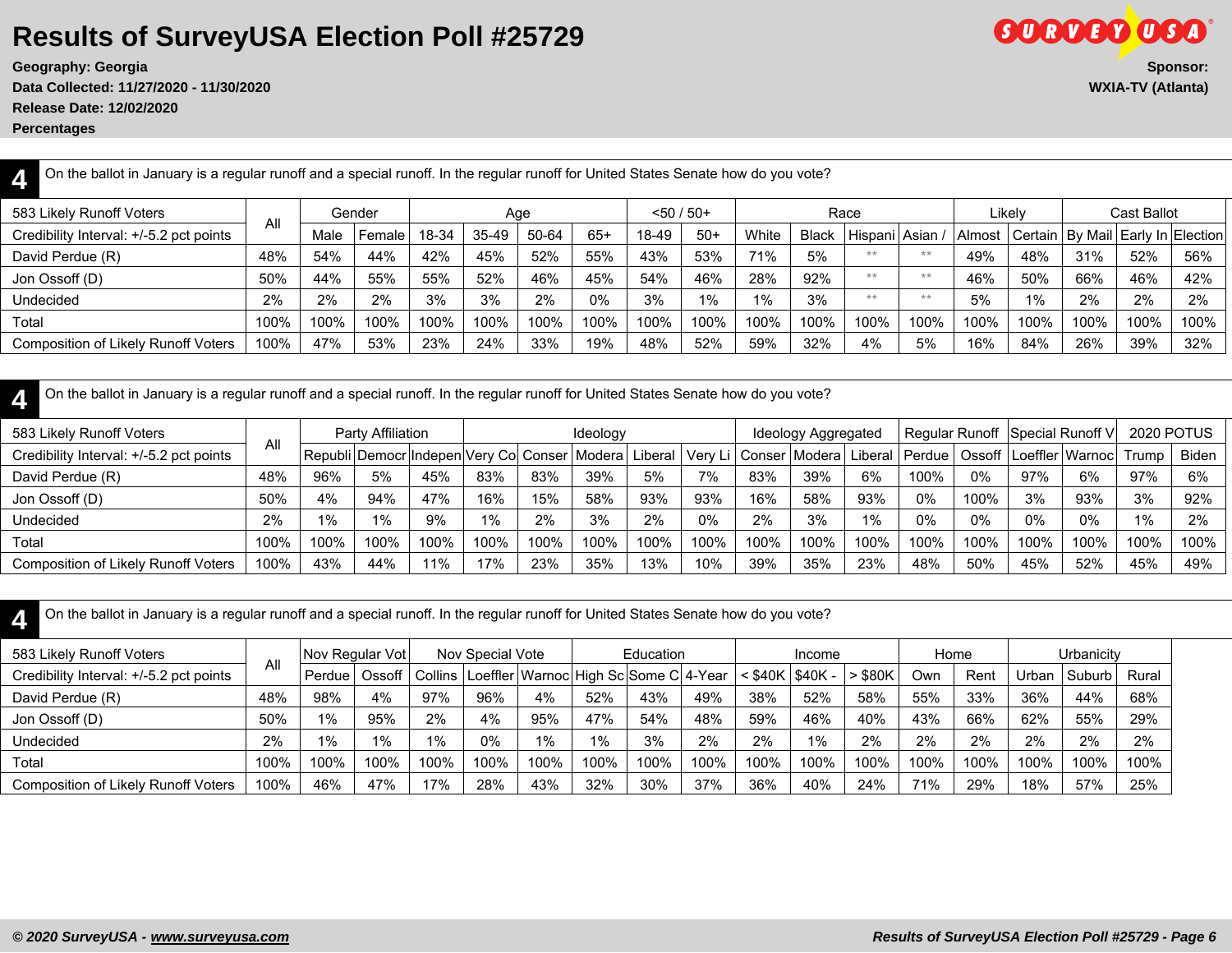**Data Collected: 11/27/2020 - 11/30/2020 WXIA-TV (Atlanta) Release Date: 12/02/2020**

**Percentages**

**GORDED OGA Geography: Georgia Sponsor:**

**4**

On the ballot in January is a regular runoff and a special runoff. In the regular runoff for United States Senate how do you vote?

| 583 Likely Runoff Voters                   |      |       | Suburban |         | Region |                |
|--------------------------------------------|------|-------|----------|---------|--------|----------------|
| Credibility Interval: +/-5.2 pct points    | All  | Men   | Women    | Atlanta |        | Northw South & |
| David Perdue (R)                           | 48%  | 51%   | 38%      | 36%     | 56%    | 56%            |
| Jon Ossoff (D)                             | 50%  | 47%   | 61%      | 63%     | 42%    | 42%            |
| Undecided                                  | 2%   | $1\%$ | 2%       | $1\%$   | 2%     | 2%             |
| Total                                      | 100% | 100%  | 100%     | 100%    | 100%   | 100%           |
| <b>Composition of Likely Runoff Voters</b> | 100% | 24%   | 32%      | 36%     | 33%    | 30%            |
|                                            |      |       |          |         |        |                |

#### **5** In the special runoff for United States Senate, how do you vote?

|      | Male | Female | 18-34  | 35-49 | 50-64 | $65+$ | 18-49 | $50+$ | White        | <b>Black</b> |      |      | Almost          |      |        |      |                                                       |
|------|------|--------|--------|-------|-------|-------|-------|-------|--------------|--------------|------|------|-----------------|------|--------|------|-------------------------------------------------------|
| 45%  | 53%  | 39%    | 38%    | 44%   | 46%   | 54%   | 41%   | 49%   | 67%          | 7%           | **   | $**$ | 40%             | 46%  | 25%    | 51%  | 54%                                                   |
| 52%  | 44%  | 58%    | 55%    | 52%   | 51%   | 46%   | 54%   | 50%   | 30%          | 90%          | **   | $**$ | 49%             | 52%  | 72%    | 48%  | 42%                                                   |
| 3%   | 3%   | 3%     | 6%     | 4%    | 2%    | 0%    | 5%    | 1%    | 3%           | 3%           | **   | $**$ | 11%             | 2%   | 3%     | 2%   | 5%                                                    |
| 100% | 100% | 100%   | 100%   | 100%  | 100%  | 100%  | 100%  | 100%  | 100%         | 100%         | 100% | 100% | 100%            | 100% | 100%   | 100% | 100%                                                  |
| 100% | 47%  | 53%    | 23%    | 24%   | 33%   | 19%   | 48%   | 52%   | 59%          | 32%          | 4%   | 5%   | 16%             | 84%  | 26%    | 39%  | 32%                                                   |
|      | Al   |        | Gender |       |       | Age   |       |       | $< 50 / 50+$ |              |      | Race | Hispani   Asian |      | ∟ikelv |      | Cast Ballot<br>Early In Election<br>Certain   By Mail |

**5** In the special runoff for United States Senate, how do you vote?

| 583 Likely Runoff Voters                   |      |      | Party Affiliation |                                                           |      |      | Ideology |      |      |                  | Ideology Aggregated |       | Regular Runoff Special Runoff V |      |      |                            | <b>2020 POTUS</b> |       |
|--------------------------------------------|------|------|-------------------|-----------------------------------------------------------|------|------|----------|------|------|------------------|---------------------|-------|---------------------------------|------|------|----------------------------|-------------------|-------|
| Credibility Interval: +/-5.2 pct points    | All  |      |                   | Republi Democr Indepen Very Co  Conser   Modera   Liberal |      |      |          |      |      | Very Li   Conser | Modera  Liberal     |       | Perdue                          |      |      | Ossoff I Loeffler   Warnoc | Trump             | Biden |
| Kelly Loeffler (R)                         | 45%  | 92%  | 1%                | 44%                                                       | 81%  | 80%  | 33%      | 5%   | 9%   | 80%              | 33%                 | 7%    | 90%                             | 2%   | 100% | 0%                         | 94%               | 5%    |
| Raphael Warnock (D)                        | 52%  | 5%   | 97%               | 47%                                                       | 17%  | 18%  | 62%      | 93%  | 91%  | 17%              | 62%                 | 92%   | 7%                              | 97%  | 0%   | 100%                       | 3%                | 92%   |
| Undecided                                  | 3%   | 3%   | 2%                | 8%                                                        | 2%   | 2%   | 5%       | 1%   | 0%   | 2%               | 5%                  | $1\%$ | 3%                              | 1%   | 0%   | 0%                         | 3%                | 3%    |
| Total                                      | 100% | 100% | 100%              | 100%                                                      | 100% | 100% | 100%     | 100% | 100% | 100%             | 100%                | 100%  | 100%                            | 100% | 100% | 100%                       | 100%              | 100%  |
| <b>Composition of Likely Runoff Voters</b> | 100% | 43%  | 44%               | 11%                                                       | 17%  | 23%  | 35%      | 13%  | 10%  | 39%              | 35%                 | 23%   | 48%                             | 50%  | 45%  | 52%                        | 45%               | 49%   |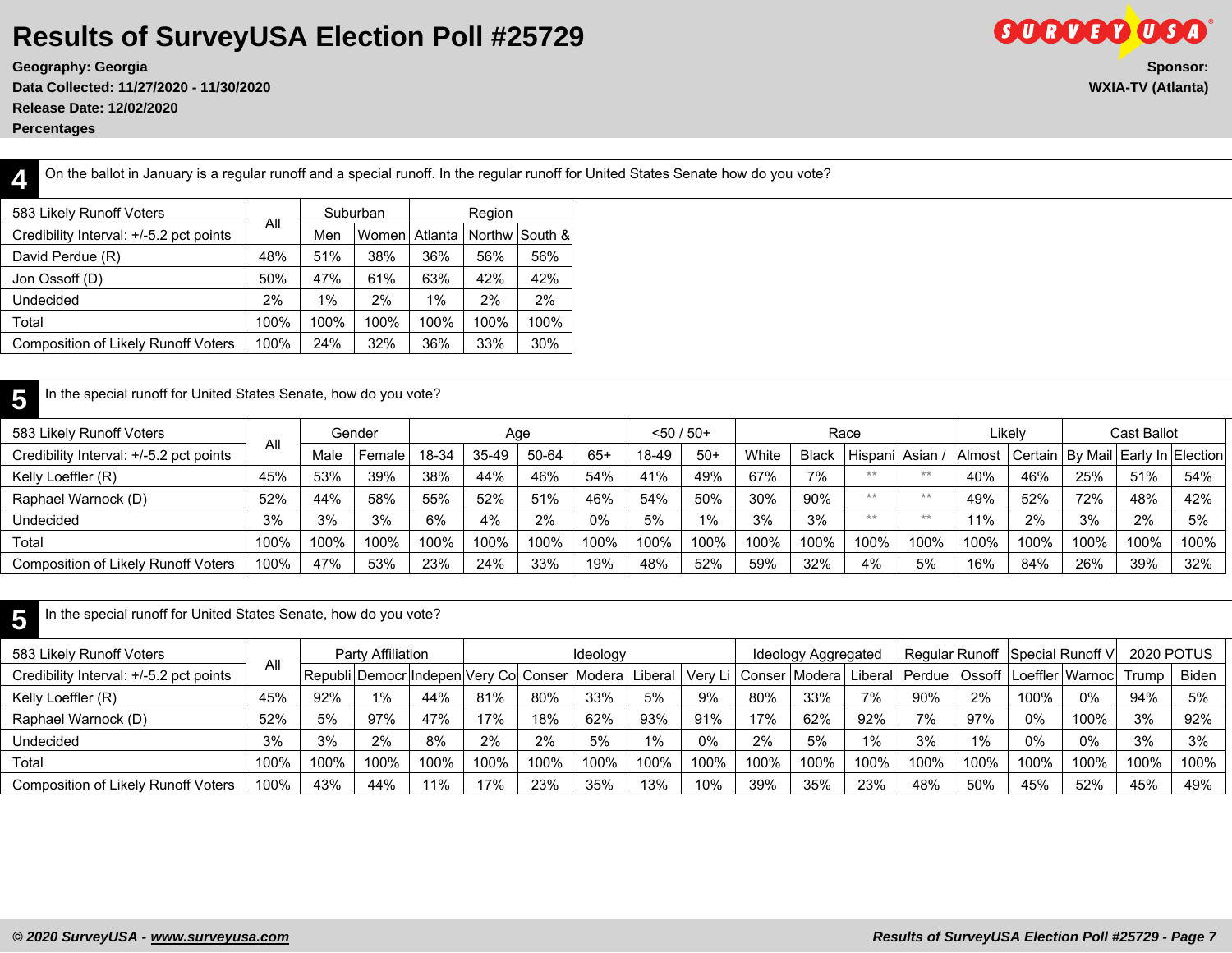**Data Collected: 11/27/2020 - 11/30/2020 WXIA-TV (Atlanta) Release Date: 12/02/2020**

**Percentages**

# **Geography: Georgia** Sponsor: Sponsor: Sponsor: Sponsor: Sponsor: Sponsor: Sponsor: Sponsor: Sponsor: Sponsor: Sponsor: Sponsor: Sponsor: Sponsor: Sponsor: Sponsor: Sponsor: Sponsor: Sponsor: Sponsor: Sponsor: Sponsor: Spo

**GORVEY OGO** 

| In the special runoff for United States Senate, how do you vote?                                                                                                                       |      |        |        |      |      |       |      |      |      |      |                 |       |      |      |              |        |       |
|----------------------------------------------------------------------------------------------------------------------------------------------------------------------------------------|------|--------|--------|------|------|-------|------|------|------|------|-----------------|-------|------|------|--------------|--------|-------|
| Urbanicity<br>583 Likely Runoff Voters<br>Nov Special Vote<br><b>Nov Regular Votl</b><br>Education<br>Home<br>Income<br>All<br>Collins   Loeffler   Warnoc   High Sc   Some C   4-Year |      |        |        |      |      |       |      |      |      |      |                 |       |      |      |              |        |       |
| Credibility Interval: +/-5.2 pct points                                                                                                                                                |      | Perdue | Ossoff |      |      |       |      |      |      |      | \$40K   \$40K - | \$80K | Own  | Rent | <b>Jrban</b> | Suburb | Rural |
| Kelly Loeffler (R)                                                                                                                                                                     | 45%  | 92%    | 5%     | 95%  | 95%  | $1\%$ | 47%  | 40%  | 48%  | 34%  | 49%             | 56%   | 52%  | 28%  | 39%          | 40%    | 61%   |
| Raphael Warnock (D)                                                                                                                                                                    | 52%  | 5%     | 93%    | 3%   | 4%   | 98%   | 52%  | 55%  | 49%  | 63%  | 47%             | 42%   | 44%  | 69%  | 60%          | 56%    | 35%   |
| Undecided                                                                                                                                                                              | 3%   | 3%     | 2%     | 2%   | 1%   | $1\%$ | 2%   | 5%   | 3%   | 3%   | 4%              | 2%    | 3%   | 3%   | 2%           | 3%     | 4%    |
| Total                                                                                                                                                                                  | 100% | 100%   | 100%   | 100% | 100% | 100%  | 100% | 100% | 100% | 100% | 100%            | 100%  | 100% | 100% | 100%         | 100%   | 100%  |
| Composition of Likely Runoff Voters                                                                                                                                                    | 100% | 46%    | 47%    | 17%  | 28%  | 43%   | 32%  | 30%  | 37%  | 36%  | 40%             | 24%   | 71%  | 29%  | 18%          | 57%    | 25%   |

#### **5** In the special runoff for United States Senate, how do you vote?

| 583 Likely Runoff Voters                   | All  |      | Suburban |         | Region |                |
|--------------------------------------------|------|------|----------|---------|--------|----------------|
| Credibility Interval: +/-5.2 pct points    |      | Men  | Womenl   | Atlanta |        | Northw South & |
| Kelly Loeffler (R)                         | 45%  | 50%  | 33%      | 33%     | 55%    | 50%            |
| Raphael Warnock (D)                        | 52%  | 47%  | 63%      | 65%     | 42%    | 47%            |
| Undecided                                  | 3%   | 3%   | 4%       | 3%      | 4%     | 3%             |
| Total                                      | 100% | 100% | 100%     | 100%    | 100%   | 100%           |
| <b>Composition of Likely Runoff Voters</b> | 100% | 24%  | 32%      | 36%     | 33%    | 30%            |

| Should voters who vote by mail in the runoff election be required to submit a copy of their ID? Or not? |                                                                                                                                     |      |        |       |           |       |       |       |       |       |              |      |      |        |      |      |      |      |
|---------------------------------------------------------------------------------------------------------|-------------------------------------------------------------------------------------------------------------------------------------|------|--------|-------|-----------|-------|-------|-------|-------|-------|--------------|------|------|--------|------|------|------|------|
| 717 Registered Voters                                                                                   | Cast Ballot<br>$< 50 / 50+$<br>Likely<br>Gender<br>Race<br>Age<br>All<br>Hispani Asian<br>  Certain   By Mail   Early In   Election |      |        |       |           |       |       |       |       |       |              |      |      |        |      |      |      |      |
| Credibility Interval: +/-4.5 pct points                                                                 |                                                                                                                                     | Male | Female | 18-34 | $35 - 49$ | 50-64 | $65+$ | 18-49 | $50+$ | White | <b>Black</b> |      |      | Almost |      |      |      |      |
| Required To Submit ID                                                                                   | 63%                                                                                                                                 | 67%  | 59%    | 58%   | 68%       | 67%   | 54%   | 63%   | 62%   | 78%   | 39%          | 40%  | $**$ | 70%    | 63%  | 35%  | 71%  | 81%  |
| Not Required                                                                                            | 27%                                                                                                                                 | 22%  | 30%    | 26%   | 24%       | 23%   | 39%   | 25%   | 29%   | 16%   | 42%          | 51%  | $**$ | 19%    | 28%  | 55%  | 18%  | 13%  |
| Not Sure                                                                                                | 11%                                                                                                                                 | 11%  | 11%    | 16%   | 8%        | 10%   | 7%    | 12%   | 9%    | 6%    | 19%          | 9%   | $**$ | 11%    | 9%   | 10%  | 11%  | 6%   |
| Total                                                                                                   | 100%                                                                                                                                | 100% | 100%   | 100%  | 100%      | 100%  | 100%  | 100%  | 100%  | 100%  | 100%         | 100% | 100% | 100%   | 100% | 100% | 100% | 100% |
| <b>Composition of Registered Voters</b>                                                                 | 100%                                                                                                                                | 47%  | 53%    | 30%   | 24%       | 29%   | 17%   | 54%   | 46%   | 57%   | 31%          | 7%   | 5%   | 13%    | 68%  | 26%  | 39%  | 32%  |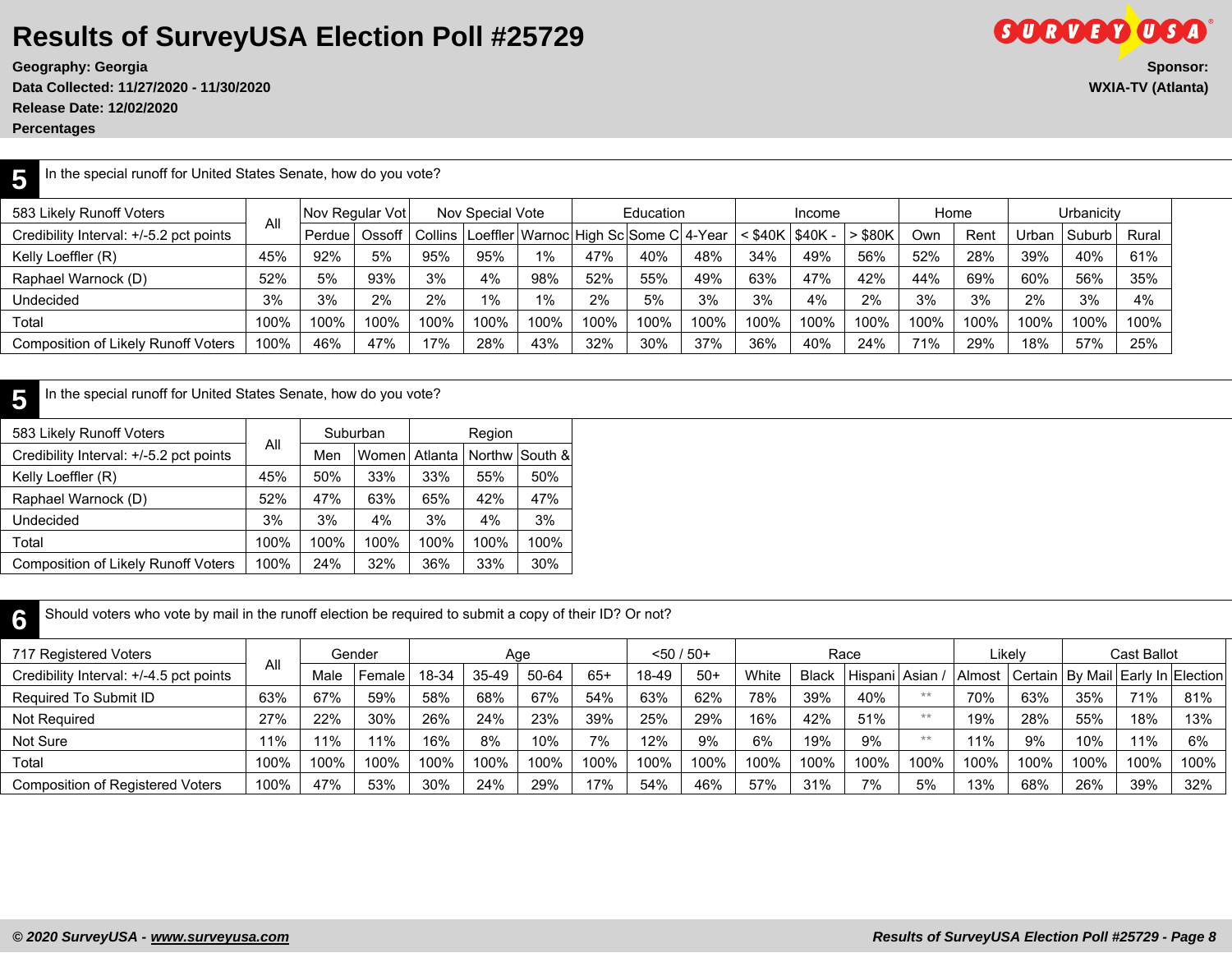**Release Date: 12/02/2020**

**Percentages**

**GORDED OSA Geography: Georgia** Sponsor: Sponsor: Sponsor: Sponsor: Sponsor: Sponsor: Sponsor: Sponsor: Sponsor: Sponsor: Sponsor: Sponsor: Sponsor: Sponsor: Sponsor: Sponsor: Sponsor: Sponsor: Sponsor: Sponsor: Sponsor: Sponsor: Spo **Data Collected: 11/27/2020 - 11/30/2020 WXIA-TV (Atlanta)**

| Should voters who vote by mail in the runoff election be required to submit a copy of their ID? Or not?<br>6                                                                                                                                               |      |      |                   |      |      |      |          |      |      |      |                     |      |      |      |      |      |                   |      |
|------------------------------------------------------------------------------------------------------------------------------------------------------------------------------------------------------------------------------------------------------------|------|------|-------------------|------|------|------|----------|------|------|------|---------------------|------|------|------|------|------|-------------------|------|
| 717 Registered Voters                                                                                                                                                                                                                                      |      |      | Party Affiliation |      |      |      | Ideology |      |      |      | Ideology Aggregated |      |      |      |      |      | <b>2020 POTUS</b> |      |
| Regular Runoff Special Runoff V<br>All<br>Liberal   Perdue   Ossoff   Loeffler   Warnoc   Trump<br>Very Li   Conser   Modera  <br><b>Biden</b><br>Credibility Interval: +/-4.5 pct points<br>Republi   Democr  Indepen  Very Co  Conser   Modera   Liberal |      |      |                   |      |      |      |          |      |      |      |                     |      |      |      |      |      |                   |      |
| Required To Submit ID                                                                                                                                                                                                                                      | 63%  | 89%  | 36%               | 70%  | 80%  | 85%  | 56%      | 41%  | 31%  | 83%  | 56%                 | 37%  | 87%  | 42%  | 90%  | 42%  | 89%               | 40%  |
| Not Required                                                                                                                                                                                                                                               | 27%  | 7%   | 47%               | 22%  | 9%   | 11%  | 34%      | 44%  | 51%  | 10%  | 34%                 | 47%  | 10%  | 43%  | 6%   | 44%  | 7%                | 45%  |
| Not Sure                                                                                                                                                                                                                                                   | 11%  | 4%   | 17%               | 9%   | 11%  | 4%   | 10%      | 16%  | 18%  | 7%   | 10%                 | 17%  | 3%   | 14%  | 3%   | 14%  | 3%                | 15%  |
| Total                                                                                                                                                                                                                                                      | 100% | 100% | 100%              | 100% | 100% | 100% | 100%     | 100% | 100% | 100% | 100%                | 100% | 100% | 100% | 100% | 100% | 100%              | 100% |
| <b>Composition of Registered Voters</b>                                                                                                                                                                                                                    | 100% | 41%  | 44%               | 11%  | 17%  | 22%  | 36%      | 12%  | 8%   | 39%  | 36%                 | 20%  | 48%  | 50%  | 45%  | 52%  | 43%               | 47%  |
|                                                                                                                                                                                                                                                            |      |      |                   |      |      |      |          |      |      |      |                     |      |      |      |      |      |                   |      |

| Should voters who vote by mail in the runoff election be required to submit a copy of their ID? Or not? |                                                                                                                                                                                    |        |      |      |      |      |      |      |      |      |      |           |      |      |       |          |       |
|---------------------------------------------------------------------------------------------------------|------------------------------------------------------------------------------------------------------------------------------------------------------------------------------------|--------|------|------|------|------|------|------|------|------|------|-----------|------|------|-------|----------|-------|
| 717 Registered Voters                                                                                   | Education<br>Urbanicity<br>Nov Regular Votl<br>Nov Special Vote<br>Home<br>Income<br>All<br>$<$ \$40K   \$40K -<br>Loeffler   Warnoc   High Sc   Some C   4-Year<br>Ossoff丨Collins |        |      |      |      |      |      |      |      |      |      |           |      |      |       |          |       |
| Credibility Interval: +/-4.5 pct points                                                                 |                                                                                                                                                                                    | Perdue |      |      |      |      |      |      |      |      |      | $>$ \$80K | Own  | Rent | Urban | . Suburb | Rural |
| Required To Submit ID                                                                                   | 63%                                                                                                                                                                                | 90%    | 39%  | 88%  | 88%  | 38%  | 62%  | 59%  | 66%  | 58%  | 64%  | 68%       | 67%  | 53%  | 59%   | 61%      | 68%   |
| Not Required                                                                                            | 27%                                                                                                                                                                                | 7%     | 45%  | 8%   | 9%   | 47%  | 26%  | 29%  | 25%  | 30%  | 27%  | 21%       | 25%  | 31%  | 27%   | 28%      | 23%   |
| Not Sure                                                                                                | 11%                                                                                                                                                                                | 3%     | 16%  | 4%   | 3%   | 15%  | 12%  | 12%  | 8%   | 13%  | 9%   | 11%       | 8%   | 16%  | 14%   | 10%      | 9%    |
| Total                                                                                                   | 100%                                                                                                                                                                               | 100%   | 100% | 100% | 100% | 100% | 100% | 100% | 100% | 100% | 100% | 100%      | 100% | 100% | 100%  | 100%     | 100%  |
| Composition of Registered Voters                                                                        | 100%                                                                                                                                                                               | 43%    | 46%  | 17%  | 27%  | 40%  | 37%  | 29%  | 34%  | 38%  | 39%  | 23%       | 67%  | 33%  | 21%   | 54%      | 25%   |

**6** Should voters who vote by mail in the runoff election be required to submit a copy of their ID? Or not?

|      |      |      |          | Region        |                |
|------|------|------|----------|---------------|----------------|
|      | Men  |      |          |               | Northw South & |
| 63%  | 67%  | 58%  | 54%      | 68%           | 65%            |
| 27%  | 24%  | 32%  | 31%      | 24%           | 25%            |
| 11%  | 10%  | 10%  | 15%      | 7%            | 10%            |
| 100% | 100% | 100% | 100%     | 100%          | 100%           |
| 100% | 23%  | 31%  | 35%      | 33%           | 32%            |
|      | All  |      | Suburban | Women Atlanta |                |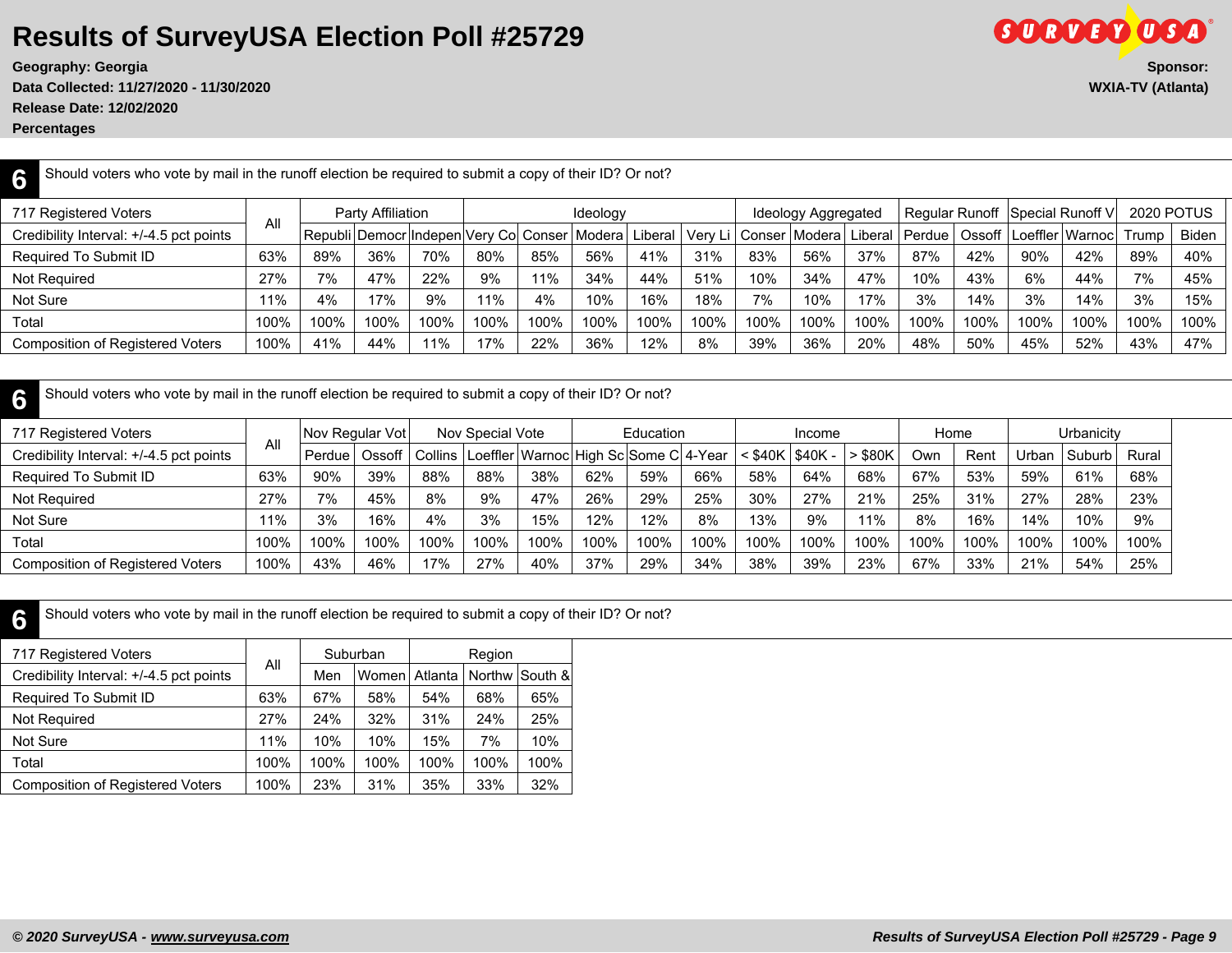**Data Collected: 11/27/2020 - 11/30/2020 WXIA-TV (Atlanta)**

**Release Date: 12/02/2020**

**Percentages**

| Do you approve?  Or disapprove?  Of the job Brian Kemp is doing as Governor? |      |      |        |       |       |       |       |              |       |       |              |               |      |        |        |                   |                    |      |
|------------------------------------------------------------------------------|------|------|--------|-------|-------|-------|-------|--------------|-------|-------|--------------|---------------|------|--------|--------|-------------------|--------------------|------|
| 717 Registered Voters                                                        | All  |      | Gender |       |       | Age   |       | $< 50 / 50+$ |       |       |              | Race          |      |        | Likelv |                   | <b>Cast Ballot</b> |      |
| Credibility Interval: +/-4.7 pct points                                      |      | Male | Female | 18-34 | 35-49 | 50-64 | $65+$ | 18-49        | $50+$ | White | <b>Black</b> | Hispani Asian |      | Almost |        | Certain   By Mail | Early In Election  |      |
| <b>Strongly Approve</b>                                                      | 14%  | 17%  | 10%    | 16%   | 15%   | 12%   | 12%   | 15%          | 12%   | 17%   | 5%           | 21%           | **   | 9%     | 14%    | 11%               | 13%                | 14%  |
| Approve                                                                      | 29%  | 31%  | 28%    | 27%   | 37%   | 28%   | 26%   | 31%          | 27%   | 40%   | 18%          | 6%            | **   | 38%    | 30%    | 18%               | 38%                | 33%  |
| Disapprove                                                                   | 24%  | 20%  | 26%    | 24%   | 24%   | 22%   | 25%   | 24%          | 23%   | 21%   | 25%          | 48%           | **   | 21%    | 24%    | 35%               | 18%                | 20%  |
| <b>Strongly Disapprove</b>                                                   | 22%  | 24%  | 20%    | 17%   | 19%   | 26%   | 27%   | 18%          | 26%   | 13%   | 42%          | 7%            | $**$ | 13%    | 25%    | 28%               | 22%                | 21%  |
| Not Sure                                                                     | 12%  | 8%   | 15%    | 16%   | 6%    | 12%   | 11%   | 11%          | 12%   | 9%    | 11%          | 18%           | $**$ | 19%    | 8%     | 8%                | 9%                 | 11%  |
| Total                                                                        | 100% | 100% | 100%   | 100%  | 100%  | 100%  | 100%  | 100%         | 100%  | 100%  | 100%         | 100%          | 100% | 100%   | 100%   | 100%              | 100%               | 100% |
| <b>Composition of Registered Voters</b>                                      | 100% | 47%  | 53%    | 30%   | 24%   | 29%   | 17%   | 54%          | 46%   | 57%   | 31%          | 7%            | 5%   | 13%    | 68%    | 26%               | 39%                | 32%  |
|                                                                              |      |      |        |       |       |       |       |              |       |       |              |               |      |        |        |                   |                    |      |

|  |  |  |  | Do you approve?  Or disapprove?  Of the job Brian Kemp is doing as Governor? |  |
|--|--|--|--|------------------------------------------------------------------------------|--|
|--|--|--|--|------------------------------------------------------------------------------|--|

| 717 Registered Voters                   |      |      | Party Affiliation |      |      |      | Ideology                                            |         |      |        | Ideology Aggregated |         |        |      | Regular Runoff Special Runoff V |      |       | 2020 POTUS   |
|-----------------------------------------|------|------|-------------------|------|------|------|-----------------------------------------------------|---------|------|--------|---------------------|---------|--------|------|---------------------------------|------|-------|--------------|
| Credibility Interval: +/-4.7 pct points | All  |      |                   |      |      |      | Republi   Democr  Indepen  Very Col Conser   Modera | Liberal | Verv | Conser | l Modera l          | Liberal | Perdue |      | Ossoff   Loeffler   Warnoc      |      | Trump | <b>Biden</b> |
| <b>Strongly Approve</b>                 | 14%  | 23%  | 6%                | 12%  | 31%  | 23%  | 8%                                                  | 2%      | 1%   | 26%    | 8%                  | 1%      | 23%    | 4%   | 24%                             | 5%   | 24%   | 5%           |
| Approve                                 | 29%  | 46%  | 17%               | 24%  | 38%  | 46%  | 26%                                                 | 18%     | 11%  | 43%    | 26%                 | 15%     | 46%    | 17%  | 47%                             | 17%  | 45%   | 19%          |
| Disapprove                              | 24%  | 16%  | 30%               | 26%  | 15%  | 13%  | 33%                                                 | 36%     | 13%  | 14%    | 33%                 | 27%     | 19%    | 26%  | 17%                             | 28%  | 16%   | 30%          |
| <b>Strongly Disapprove</b>              | 22%  | 5%   | 38%               | 24%  | 10%  | 8%   | 20%                                                 | 40%     | 70%  | 9%     | 20%                 | 53%     | 5%     | 41%  | 6%                              | 39%  | 6%    | 38%          |
| Not Sure                                | 12%  | 10%  | 9%                | 15%  | 6%   | 10%  | 13%                                                 | 4%      | 5%   | 8%     | 13%                 | 5%      | 7%     | 11%  | 7%                              | 11%  | 10%   | 8%           |
| Total                                   | 100% | 100% | 100%              | 100% | 100% | 100% | 100%                                                | 100%    | 100% | 100%   | 100%                | 100%    | 100%   | 100% | 100%                            | 100% | 100%  | 100%         |
| <b>Composition of Registered Voters</b> | 100% | 41%  | 44%               | 11%  | 17%  | 22%  | 36%                                                 | 12%     | 8%   | 39%    | 36%                 | 20%     | 48%    | 50%  | 45%                             | 52%  | 43%   | 47%          |

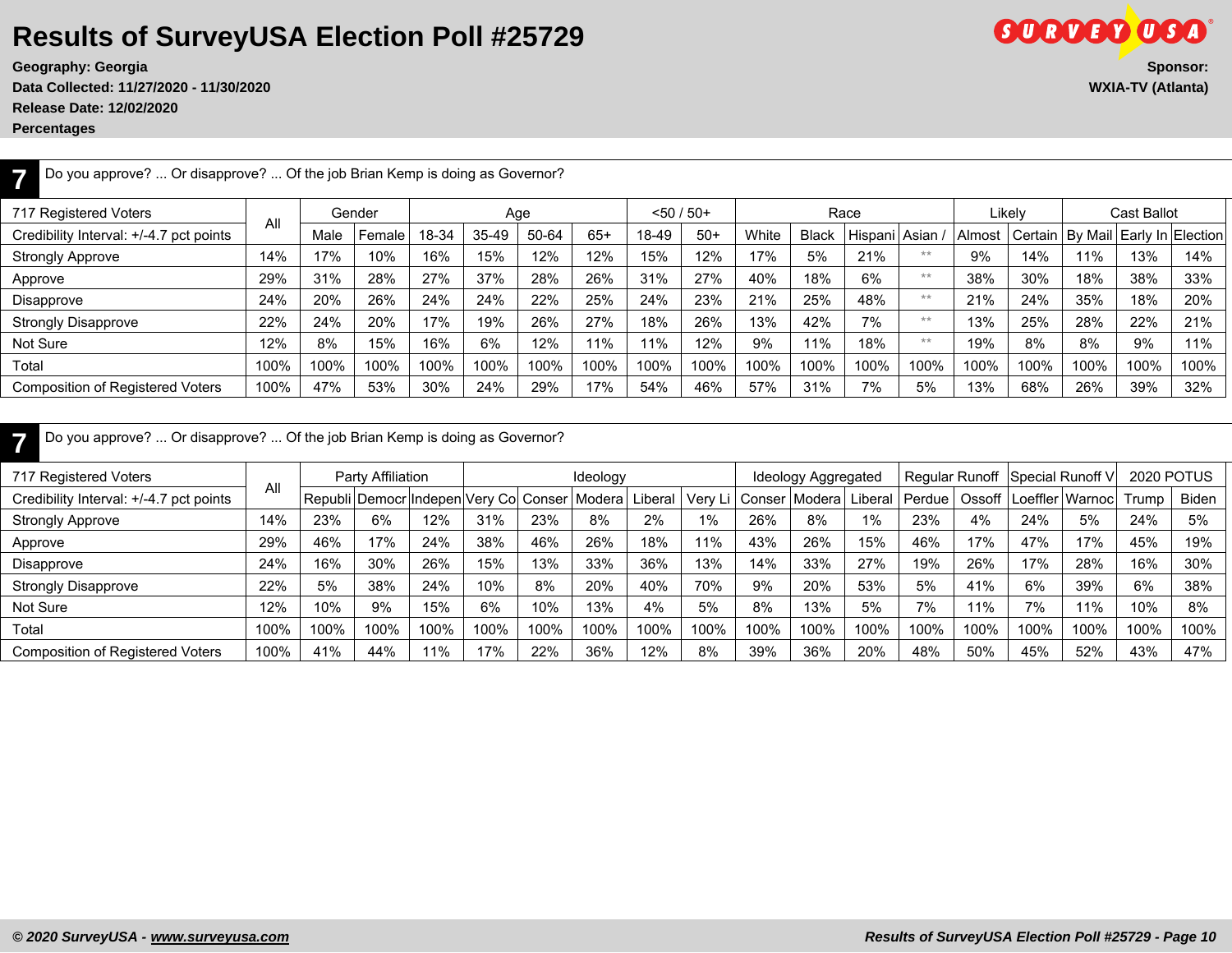**Data Collected: 11/27/2020 - 11/30/2020 WXIA-TV (Atlanta) Release Date: 12/02/2020**

**Percentages**

**SURVEY USA Geography: Georgia Sponsor:**

**7** Do you approve? ... Or disapprove? ... Of the job Brian Kemp is doing as Governor? 717 Registered Voters All Nov Regular Vot | Nov Special Vote | Education | Income | Home | Urbanicity Credibility Interval: +/-4.7 pct points | " |Perdue | Ossoff | Collins |Loeffler |Warnoc | High Sc Some C | 4-Year | < \$40K | \$40K - | > \$80K | Own | Rent | Urban | Suburb | Rural Strongly Approve | 14% | 24% | 5% | 23% | 25% | 4% | 15% | 10% | 11% | 15% | 15% | 14% | 12% | 20% | 12% | 11% Approve | 29% | 46% | 18% | 41% | 48% | 17% | 24% | 34% | 32% | 26% | 28% | 37% | 33% | 22% | 29% | 29% | 30% Disapprove | 24% | 16% | 30% | 22% | 14% | 29% | 26% | 19% | 24% | 25% | 23% | 22% | 27% | 27% | 17% | 24% | 29% Strongly Disapprove | 22% | 5% | 39% | 7% | 5% | 43% | 21% | 25% | 20% | 22% | 23% | 18% | 23% | 18% | 24% | 19% Not Sure | 12% | 9% | 7% | 7% | 7% | 7% | 15% | 12% | 8% | 15% | 11% | 7% | 10% | 16% | 16% | 10% | 11% Total | 100% | 100% | 100% | 100% | 100% | 100% | 100% | 100% | 100% | 100% | 100% | 100% | 100% | 100% | 100% | 100% | 100% | 100% | 100% | 100% | 100% Composition of Registered Voters | 100% | 43% | 46% | 17% | 27% | 40% | 37% | 29% | 34% | 38% | 23% | 67% | 33% | 21% | 54% | 25%

**7** Do you approve? ... Or disapprove? ... Of the job Brian Kemp is doing as Governor?

| 717 Registered Voters                   |      |      | Suburban |         | Region |         |
|-----------------------------------------|------|------|----------|---------|--------|---------|
| Credibility Interval: +/-4.7 pct points | All  | Men  | Women    | Atlanta | Northw | South & |
| <b>Strongly Approve</b>                 | 14%  | 16%  | 10%      | 16%     | 13%    | 11%     |
| Approve                                 | 29%  | 27%  | 31%      | 28%     | 31%    | 30%     |
| Disapprove                              | 24%  | 23%  | 24%      | 21%     | 23%    | 27%     |
| <b>Strongly Disapprove</b>              | 22%  | 28%  | 22%      | 24%     | 21%    | 19%     |
| Not Sure                                | 12%  | 6%   | 14%      | 11%     | 12%    | 12%     |
| Total                                   | 100% | 100% | 100%     | 100%    | 100%   | 100%    |
| <b>Composition of Registered Voters</b> | 100% | 23%  | 31%      | 35%     | 33%    | 32%     |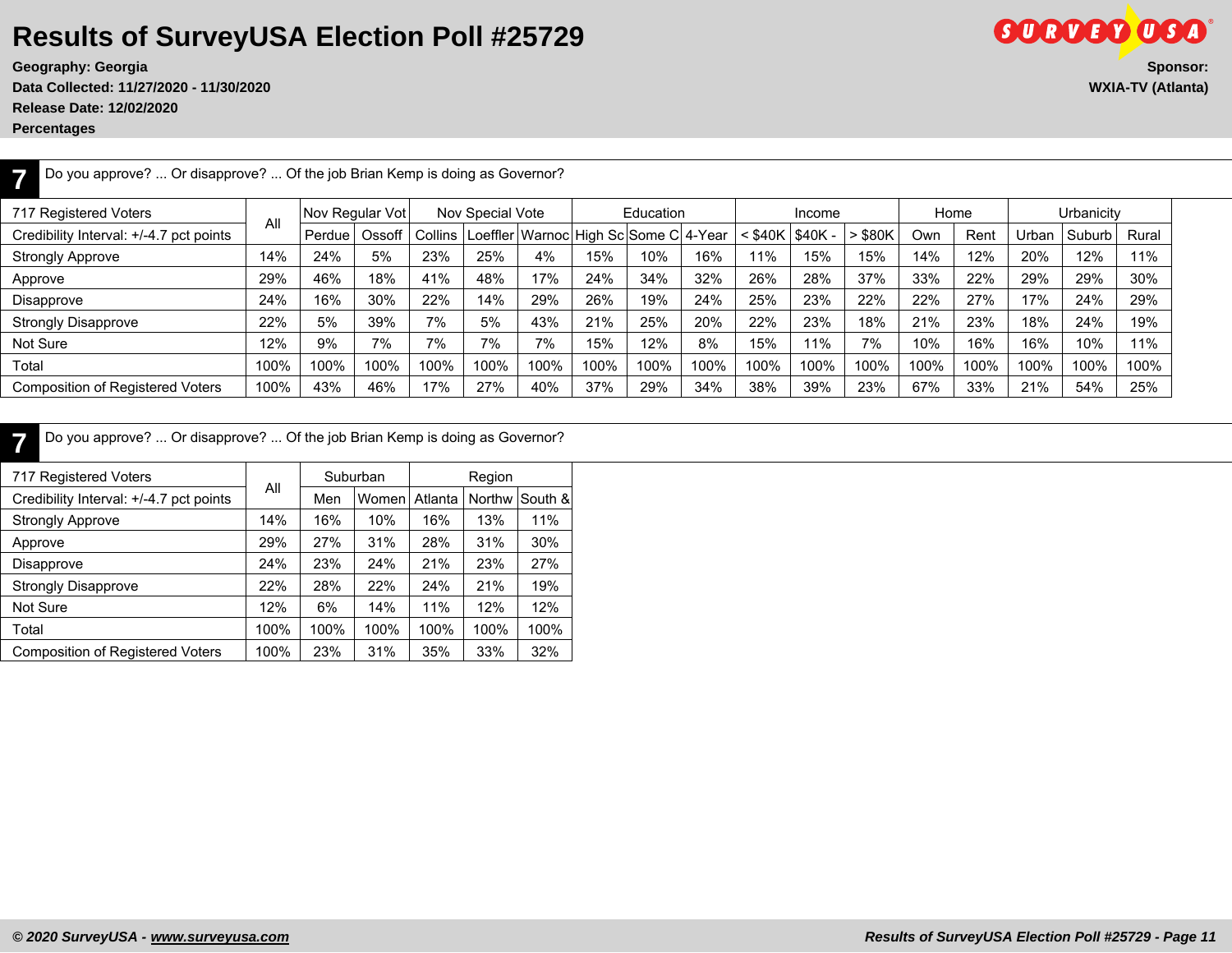**Geography: Georgia** 

**Data Collected: 11/27/2020 - 11/30/2020 WXIA-TV (Atlanta)**

**Release Date: 12/02/2020**

**Percentages**

| יי           | ®                         |
|--------------|---------------------------|
|              | Sponsor:                  |
| <u>WYW A</u> | $T\mathcal{U}$ (Allocato) |

| Do you approve?  Or disapprove?  Of the job Brad Raffensperger is doing as Secretary of State? |      |      |        |       |         |       |       |           |       |       |              |                   |       |        |         |      |                               |      |
|------------------------------------------------------------------------------------------------|------|------|--------|-------|---------|-------|-------|-----------|-------|-------|--------------|-------------------|-------|--------|---------|------|-------------------------------|------|
| 717 Registered Voters                                                                          |      |      | Gender |       | Age     |       |       | <50 / 50+ |       |       |              | Race              |       |        | Likely  |      | Cast Ballot                   |      |
| Credibility Interval: +/-4.7 pct points                                                        | All  | Male | Female | 18-34 | $35-49$ | 50-64 | $65+$ | 18-49     | $50+$ | White | <b>Black</b> | Hispani   Asian / |       | Almost | Certain |      | By Mail   Early In   Election |      |
| Strongly Approve                                                                               | 12%  | 17%  | 8%     | 10%   | 12%     | 11%   | 17%   | 11%       | 13%   | 10%   | 16%          | 9%                | **    | 6%     | 13%     | 15%  | 9%                            | 12%  |
| Approve                                                                                        | 32%  | 34%  | 31%    | 24%   | 29%     | 37%   | 43%   | 26%       | 40%   | 33%   | 31%          | 20%               | **    | 25%    | 38%     | 42%  | 36%                           | 32%  |
| Disapprove                                                                                     | 13%  | 15%  | 11%    | 14%   | 16%     | 10%   | 11%   | 15%       | 10%   | 12%   | 17%          | 0%                | $**$  | 21%    | 12%     | 14%  | 15%                           | 11%  |
| <b>Strongly Disapprove</b>                                                                     | 9%   | 9%   | 9%     | 9%    | 7%      | 15%   | 4%    | 8%        | 11%   | 9%    | 9%           | 12%               | $**$  | 3%     | 11%     | 3%   | 9%                            | 15%  |
| Not Sure                                                                                       | 34%  | 25%  | 42%    | 43%   | 37%     | 27%   | 25%   | 40%       | 26%   | 35%   | 28%          | 58%               | $***$ | 45%    | 26%     | 26%  | 31%                           | 30%  |
| Total                                                                                          | 100% | 100% | 100%   | 100%  | 100%    | 100%  | 100%  | 100%      | 100%  | 100%  | 100%         | 100%              | 100%  | 100%   | 100%    | 100% | 100%                          | 100% |
| <b>Composition of Registered Voters</b>                                                        | 100% | 47%  | 53%    | 30%   | 24%     | 29%   | 17%   | 54%       | 46%   | 57%   | 31%          | 7%                | 5%    | 13%    | 68%     | 26%  | 39%                           | 32%  |

| Do you approve?  Or disapprove?  Of the job Brad Raffensperger is doing as Secretary of State? |      |                    |                   |      |                         |      |               |         |         |        |                     |      |        |      |      |                                   |                   |       |
|------------------------------------------------------------------------------------------------|------|--------------------|-------------------|------|-------------------------|------|---------------|---------|---------|--------|---------------------|------|--------|------|------|-----------------------------------|-------------------|-------|
| 717 Registered Voters                                                                          | All  |                    | Party Affiliation |      |                         |      | Ideology      |         |         |        | Ideology Aggregated |      |        |      |      | Regular Runoff   Special Runoff V | <b>2020 POTUS</b> |       |
| Credibility Interval: +/-4.7 pct points                                                        |      | l Republi   Democr |                   |      | Indepen Very Co  Conser |      | <i>Nodera</i> | Liberal | Very Li | Conser | Modera  Liberal     |      | Perdue |      |      | Ossoff   Loeffler   Warnoc        | Trump             | Biden |
| <b>Strongly Approve</b>                                                                        | 12%  | 12%                | 14%               | 4%   | 16%                     | 8%   | 12%           | 10%     | 25%     | 11%    | 12%                 | 16%  | 9%     | 15%  | 10%  | 14%                               | 9%                | 15%   |
| Approve                                                                                        | 32%  | 30%                | 34%               | 33%  | 33%                     | 32%  | 28%           | 43%     | 35%     | 33%    | 28%                 | 40%  | 34%    | 37%  | 35%  | 36%                               | 32%               | 35%   |
| Disapprove                                                                                     | 13%  | 10%                | 15%               | 16%  | 10%                     | 14%  | 12%           | 20%     | 13%     | 12%    | 12%                 | 17%  | 12%    | 16%  | 12%  | 16%                               | 12%               | 15%   |
| <b>Strongly Disapprove</b>                                                                     | 9%   | 11%                | 6%                | 15%  | 19%                     | 10%  | 6%            | 3%      | 12%     | 14%    | 6%                  | 7%   | 13%    | 6%   | 14%  | 6%                                | 13%               | 7%    |
| Not Sure                                                                                       | 34%  | 36%                | 31%               | 31%  | 22%                     | 36%  | 42%           | 25%     | 15%     | 30%    | 42%                 | 21%  | 32%    | 26%  | 29%  | 28%                               | 36%               | 29%   |
| Total                                                                                          | 100% | 100%               | 100%              | 100% | 100%                    | 100% | 100%          | 100%    | 100%    | 100%   | 100%                | 100% | 100%   | 100% | 100% | 100%                              | 100%              | 100%  |
| <b>Composition of Registered Voters</b>                                                        | 100% | 41%                | 44%               | 11%  | 17%                     | 22%  | 36%           | 12%     | 8%      | 39%    | 36%                 | 20%  | 48%    | 50%  | 45%  | 52%                               | 43%               | 47%   |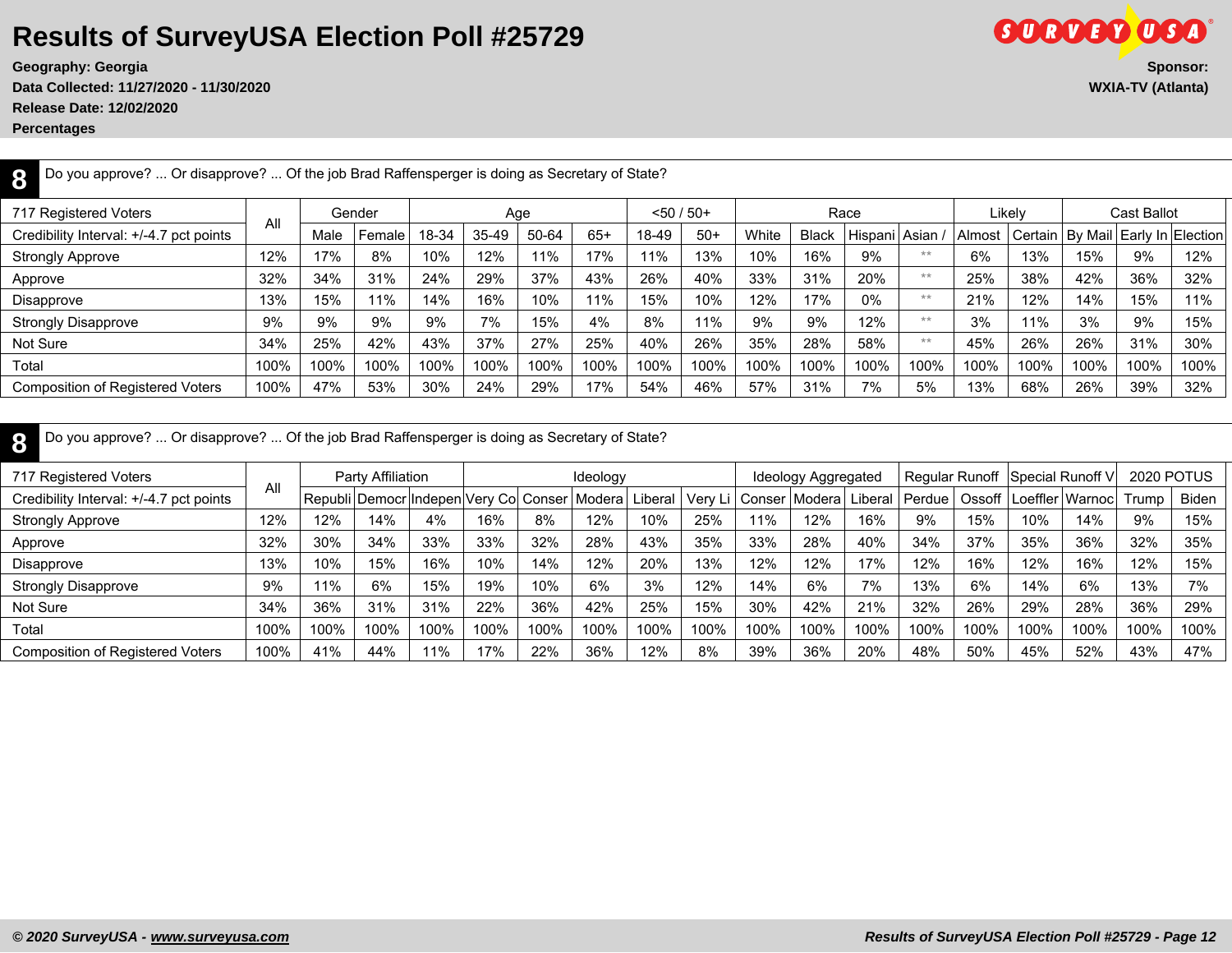**Data Collected: 11/27/2020 - 11/30/2020 WXIA-TV (Atlanta) Release Date: 12/02/2020**

**Percentages**

| Do you approve?  Or disapprove?  Of the job Brad Raffensperger is doing as Secretary of State? |      |        |                 |         |                  |                                               |      |           |      |                     |        |           |      |      |       |            |       |
|------------------------------------------------------------------------------------------------|------|--------|-----------------|---------|------------------|-----------------------------------------------|------|-----------|------|---------------------|--------|-----------|------|------|-------|------------|-------|
| 717 Registered Voters                                                                          |      |        | Nov Regular Vot |         | Nov Special Vote |                                               |      | Education |      |                     | Income |           | Home |      |       | Urbanicity |       |
| Credibility Interval: +/-4.7 pct points                                                        | All  | Perdue | Ossoff          | Collins |                  | Loeffler   Warnoc   High Sc   Some C   4-Year |      |           |      | $<$ \$40K   \$40K - |        | $>$ \$80K | Own  | Rent | Urbar | Suburb     | Rural |
| <b>Strongly Approve</b>                                                                        | 12%  | 9%     | 14%             | 11%     | 11%              | 14%                                           | 9%   | 11%       | 16%  | 11%                 | 12%    | 14%       | 14%  | 8%   | 18%   | 11%        | 9%    |
| Approve                                                                                        | 32%  | 31%    | 36%             | 39%     | 30%              | 34%                                           | 31%  | 29%       | 37%  | 26%                 | 33%    | 42%       | 34%  | 30%  | 32%   | 35%        | 26%   |
| Disapprove                                                                                     | 13%  | 11%    | 16%             | 13%     | 12%              | 15%                                           | 8%   | 16%       | 15%  | 15%                 | 12%    | 10%       | 13%  | 12%  | 14%   | 12%        | 12%   |
| <b>Strongly Disapprove</b>                                                                     | 9%   | 13%    | 7%              | 18%     | 9%               | 8%                                            | 12%  | 8%        | 7%   | 8%                  | 11%    | 8%        | 11%  | 5%   | 5%    | 9%         | 14%   |
| Not Sure                                                                                       | 34%  | 36%    | 27%             | 19%     | 38%              | 29%                                           | 40%  | 35%       | 25%  | 40%                 | 32%    | 26%       | 28%  | 44%  | 31%   | 33%        | 38%   |
| Total                                                                                          | 100% | 100%   | 100%            | 100%    | 100%             | 100%                                          | 100% | 100%      | 100% | 100%                | 100%   | 100%      | 100% | 100% | 100%  | 100%       | 100%  |
| <b>Composition of Registered Voters</b>                                                        | 100% | 43%    | 46%             | 17%     | 27%              | 40%                                           | 37%  | 29%       | 34%  | 38%                 | 39%    | 23%       | 67%  | 33%  | 21%   | 54%        | 25%   |

**8** Do you approve? ... Or disapprove? ... Of the job Brad Raffensperger is doing as Secretary of State?

| 717 Registered Voters                   |      |      | Suburban |         | Region        |         |
|-----------------------------------------|------|------|----------|---------|---------------|---------|
| Credibility Interval: +/-4.7 pct points | All  | Men  | Women    | Atlanta | <b>Northw</b> | South & |
| <b>Strongly Approve</b>                 | 12%  | 16%  | 7%       | 18%     | 8%            | 9%      |
| Approve                                 | 32%  | 34%  | 36%      | 34%     | 34%           | 29%     |
| Disapprove                              | 13%  | 14%  | 11%      | 11%     | 11%           | 16%     |
| <b>Strongly Disapprove</b>              | 9%   | 9%   | 9%       | 8%      | 11%           | 9%      |
| Not Sure                                | 34%  | 27%  | 37%      | 28%     | 36%           | 37%     |
| Total                                   | 100% | 100% | 100%     | 100%    | 100%          | 100%    |
| <b>Composition of Registered Voters</b> | 100% | 23%  | 31%      | 35%     | 33%           | 32%     |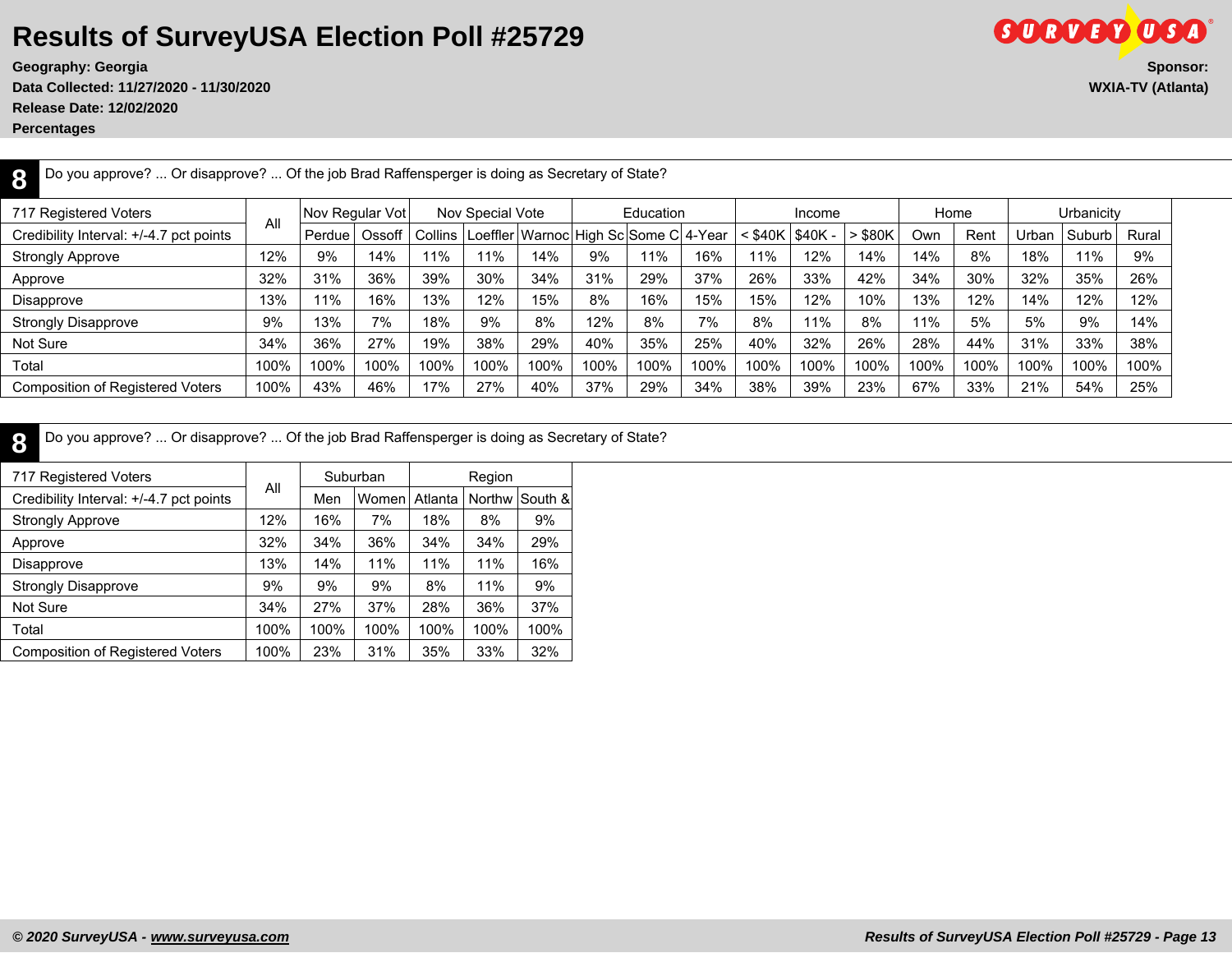**Data Collected: 11/27/2020 - 11/30/2020 WXIA-TV (Atlanta)**

**Release Date: 12/02/2020**

**Percentages**

| . Or disapprove?  Of the job Gabriel Sterling is doing as Voting Systems Manager in the Secretary of State's office?<br>Do you approve? |      |      |        |       |       |       |       |       |               |       |              |               |      |          |        |                                         |             |      |
|-----------------------------------------------------------------------------------------------------------------------------------------|------|------|--------|-------|-------|-------|-------|-------|---------------|-------|--------------|---------------|------|----------|--------|-----------------------------------------|-------------|------|
| 717 Registered Voters                                                                                                                   |      |      | Gender |       |       | Age   |       |       | $< 50 / 50 +$ |       |              | Race          |      |          | Likelv |                                         | Cast Ballot |      |
| Credibility Interval: +/-4.7 pct points                                                                                                 | All  | Male | Female | 18-34 | 35-49 | 50-64 | $65+$ | 18-49 | $50+$         | White | <b>Black</b> | Hispani Asian |      | l Almost |        | Certain   By Mail   Early In   Election |             |      |
| <b>Strongly Approve</b>                                                                                                                 | 8%   | 13%  | 4%     | 12%   | 8%    | 4%    | 10%   | 10%   | 6%            | 6%    | 11%          | 15%           | $**$ | 6%       | 8%     | 9%                                      | 4%          | 12%  |
| Approve                                                                                                                                 | 28%  | 30%  | 26%    | 21%   | 26%   | 33%   | 34%   | 24%   | 33%           | 25%   | 33%          | 9%            | $**$ | 21%      | 31%    | 36%                                     | 27%         | 27%  |
| Disapprove                                                                                                                              | 15%  | 15%  | 15%    | 16%   | 17%   | 13%   | 13%   | 17%   | 13%           | 18%   | 13%          | 6%            | $**$ | 18%      | 17%    | 11%                                     | 19%         | 20%  |
| <b>Strongly Disapprove</b>                                                                                                              | 7%   | 9%   | 6%     | 8%    | 7%    | 9%    | 4%    | 8%    | 7%            | 8%    | 6%           | 12%           | $**$ | 2%       | 8%     | 3%                                      | 5%          | 13%  |
| Not Sure                                                                                                                                | 41%  | 33%  | 49%    | 42%   | 42%   | 41%   | 40%   | 42%   | 41%           | 43%   | 37%          | 58%           | $**$ | 53%      | 36%    | 41%                                     | 45%         | 29%  |
| Total                                                                                                                                   | 100% | 100% | 100%   | 100%  | 100%  | 100%  | 100%  | 100%  | 100%          | 100%  | 100%         | 100%          | 100% | 100%     | 100%   | 100%                                    | 100%        | 100% |
| <b>Composition of Registered Voters</b>                                                                                                 | 100% | 47%  | 53%    | 30%   | 24%   | 29%   | 17%   | 54%   | 46%           | 57%   | 31%          | 7%            | 5%   | 13%      | 68%    | 26%                                     | 39%         | 32%  |
|                                                                                                                                         |      |      |        |       |       |       |       |       |               |       |              |               |      |          |        |                                         |             |      |

| 717 Registered Voters                   |      |      | Party Affiliation                                   |      |      |      | Ideology |         |         |      | Ideology Aggregated |         |        |      | Regular Runoff Special Runoff V |      | 2020 POTUS |              |
|-----------------------------------------|------|------|-----------------------------------------------------|------|------|------|----------|---------|---------|------|---------------------|---------|--------|------|---------------------------------|------|------------|--------------|
| Credibility Interval: +/-4.7 pct points | All  |      | Republi   Democr  Indepen  Very Co  Conser   Modera |      |      |      |          | Liberal | Verv Li |      | l Conser   Modera   | Liberal | Perdue |      | Ossoff   Loeffler   Warnoc      |      | Trump      | <b>Biden</b> |
| <b>Strongly Approve</b>                 | 8%   | 5%   | 13%                                                 | 3%   | 14%  | 5%   | 9%       | 6%      | 7%      | 9%   | 9%                  | 6%      | 2%     | 13%  | 3%                              | 12%  | 4%         | 12%          |
| Approve                                 | 28%  | 20%  | 34%                                                 | 32%  | 15%  | 23%  | 31%      | 39%     | 36%     | 19%  | 31%                 | 38%     | 22%    | 37%  | 23%                             | 35%  | 21%        | 34%          |
| Disapprove                              | 15%  | 22%  | 9%                                                  | 16%  | 31%  | 17%  | 11%      | 9%      | 9%      | 23%  | 11%                 | 9%      | 23%    | 11%  | 25%                             | 11%  | 22%        | 10%          |
| <b>Strongly Disapprove</b>              | 7%   | 11%  | 3%                                                  | 12%  | 11%  | 11%  | 5%       | 3%      | 8%      | 11%  | 5%                  | 5%      | 13%    | 2%   | 13%                             | 2%   | 12%        | 3%           |
| Not Sure                                | 41%  | 43%  | 41%                                                 | 37%  | 30%  | 44%  | 43%      | 43%     | 40%     | 38%  | 43%                 | 42%     | 40%    | 37%  | 36%                             | 40%  | 42%        | 40%          |
| Total                                   | 100% | 100% | 100%                                                | 100% | 100% | 100% | 100%     | 100%    | 100%    | 100% | 100%                | 100%    | 100%   | 100% | 100%                            | 100% | 100%       | 100%         |
| <b>Composition of Registered Voters</b> | 100% | 41%  | 44%                                                 | 11%  | 17%  | 22%  | 36%      | 12%     | 8%      | 39%  | 36%                 | 20%     | 48%    | 50%  | 45%                             | 52%  | 43%        | 47%          |

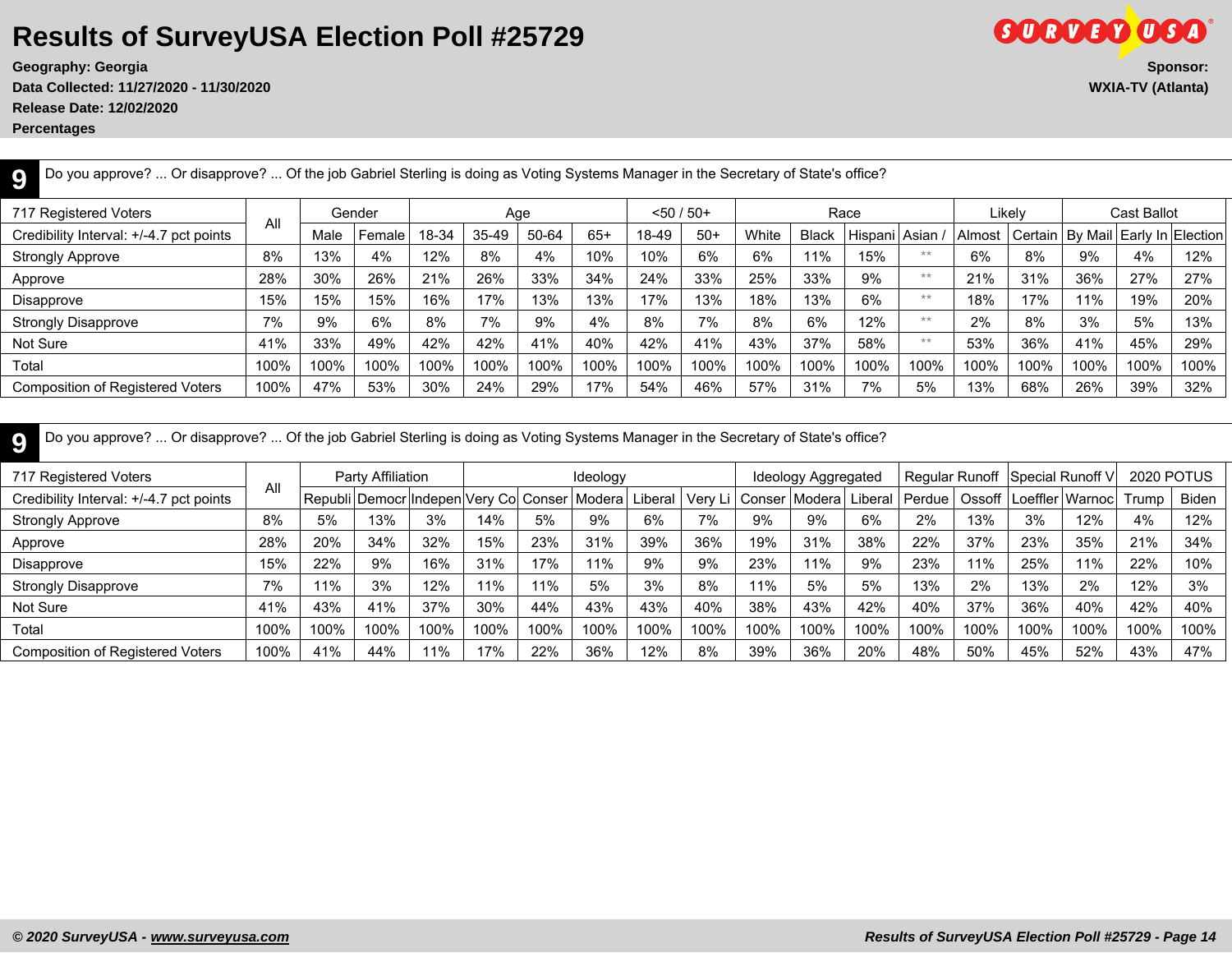**Data Collected: 11/27/2020 - 11/30/2020 WXIA-TV (Atlanta) Release Date: 12/02/2020**

**Percentages**

**9**

| 717 Registered Voters                   |      | Nov Regular Vot |        |         | Nov Special Vote |      |      | Education                                     |      |      | Income            |         | Home |      |       | Urbanicity |       |
|-----------------------------------------|------|-----------------|--------|---------|------------------|------|------|-----------------------------------------------|------|------|-------------------|---------|------|------|-------|------------|-------|
| Credibility Interval: +/-4.7 pct points | All  | Perdue          | Ossoff | Collins |                  |      |      | Loeffler   Warnoc   High Sc   Some C   4-Year |      |      | : \$40K   \$40K - | ∙ \$80K | Own  | Rent | Jrban | Suburb     | Rural |
| <b>Strongly Approve</b>                 | 8%   | 3%              | 13%    | 5%      | 5%               | 12%  | 8%   | 9%                                            | 8%   | 9%   | 9%                | 7%      | 9%   | 7%   | 18%   | 7%         | 3%    |
| Approve                                 | 28%  | 20%             | 35%    | 29%     | 16%              | 34%  | 29%  | 25%                                           | 30%  | 25%  | 25%               | 38%     | 28%  | 29%  | 31%   | 32%        | 18%   |
| Disapprove                              | 15%  | 22%             | 1%     | 25%     | 22%              | 10%  | 11%  | 16%                                           | 18%  | 11%  | 20%               | 14%     | 17%  | 12%  | 10%   | 13%        | 23%   |
| <b>Strongly Disapprove</b>              | 7%   | 12%             | 3%     | 13%     | 13%              | 3%   | 10%  | 6%                                            | 5%   | 7%   | 7%                | 8%      | 9%   | 5%   | 6%    | 7%         | 8%    |
| Not Sure                                | 41%  | 42%             | 37%    | 29%     | 44%              | 42%  | 41%  | 45%                                           | 38%  | 48%  | 39%               | 34%     | 38%  | 47%  | 36%   | 41%        | 47%   |
| Total                                   | 100% | 100%            | 100%   | 100%    | 100%             | 100% | 100% | 100%                                          | 100% | 100% | 100%              | 100%    | 100% | 100% | 100%  | 100%       | 100%  |
| <b>Composition of Registered Voters</b> | 100% | 43%             | 46%    | 17%     | 27%              | 40%  | 37%  | 29%                                           | 34%  | 38%  | 39%               | 23%     | 67%  | 33%  | 21%   | 54%        | 25%   |

Do you approve? ... Or disapprove? ... Of the job Gabriel Sterling is doing as Voting Systems Manager in the Secretary of State's office?

**9** Do you approve? ... Or disapprove? ... Of the job Gabriel Sterling is doing as Voting Systems Manager in the Secretary of State's office?

| 717 Registered Voters                   |      |      | Suburban |         | Region |         |
|-----------------------------------------|------|------|----------|---------|--------|---------|
| Credibility Interval: +/-4.7 pct points | All  | Men  | Women    | Atlanta | Northw | South & |
| <b>Strongly Approve</b>                 | 8%   | 11%  | 4%       | 13%     | 9%     | 3%      |
| Approve                                 | 28%  | 31%  | 33%      | 33%     | 24%    | 28%     |
| Disapprove                              | 15%  | 12%  | 14%      | 10%     | 16%    | 19%     |
| <b>Strongly Disapprove</b>              | 7%   | 11%  | 5%       | 8%      | 6%     | 7%      |
| Not Sure                                | 41%  | 35%  | 45%      | 36%     | 45%    | 43%     |
| Total                                   | 100% | 100% | 100%     | 100%    | 100%   | 100%    |
| <b>Composition of Registered Voters</b> | 100% | 23%  | 31%      | 35%     | 33%    | 32%     |

**Geography: Georgia Sponsor:**

**GORDED OSA**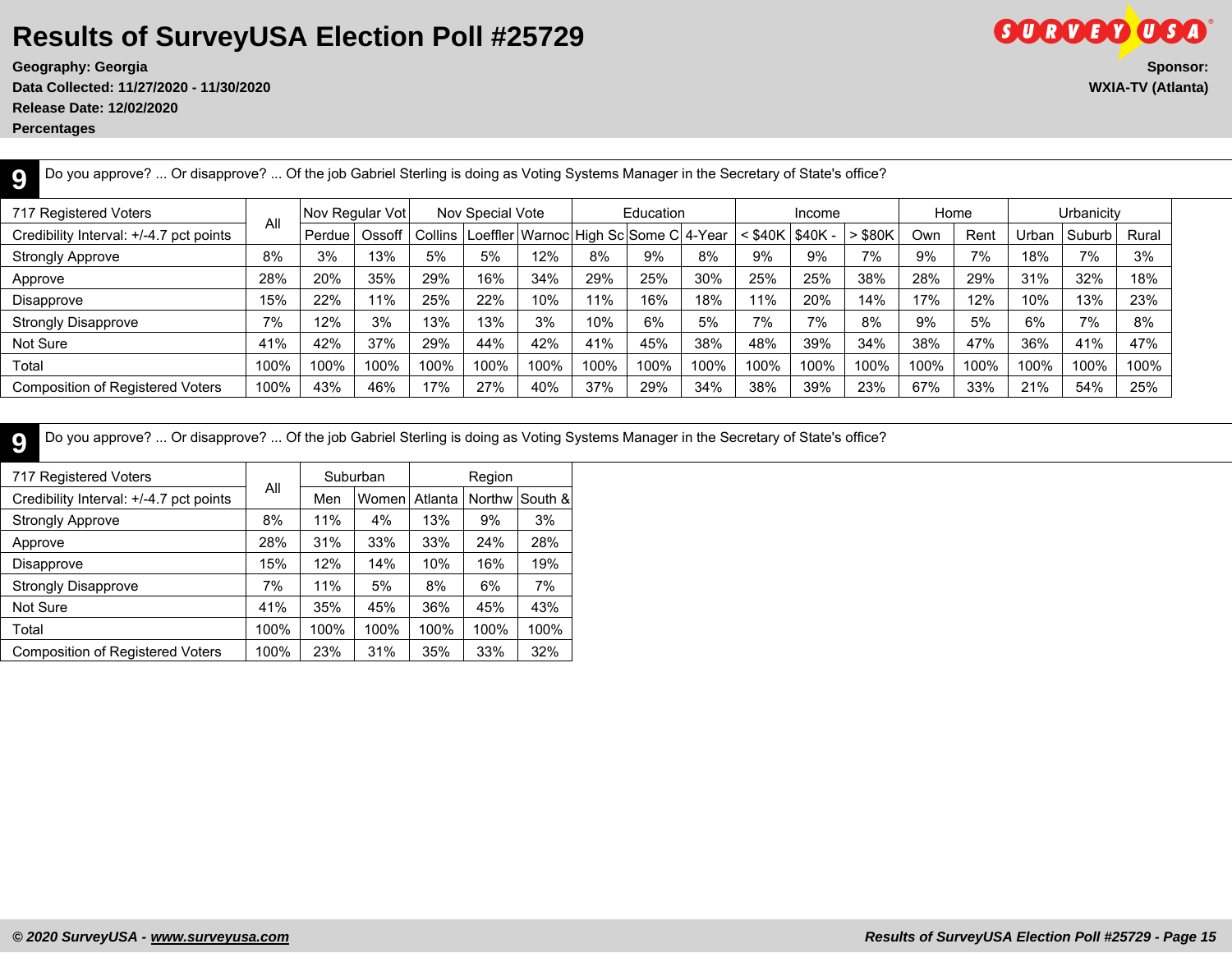**Release Date: 12/02/2020**

**Percentages**

| How much confidence do you have that votes in the January runoff election will be counted accurately? |      |      |        |       |       |       |       |               |       |       |              |               |       |        |         |         |             |                   |
|-------------------------------------------------------------------------------------------------------|------|------|--------|-------|-------|-------|-------|---------------|-------|-------|--------------|---------------|-------|--------|---------|---------|-------------|-------------------|
| 717 Registered Voters                                                                                 |      |      | Gender |       | Age   |       |       | $< 50 / 50 +$ |       |       |              | Race          |       |        | Likelv  |         | Cast Ballot |                   |
| Credibility Interval: +/-4.7 pct points                                                               | All  | Male | Female | 18-34 | 35-49 | 50-64 | $65+$ | 18-49         | $50+$ | White | <b>Black</b> | Hispani Asian |       | Almost | Certain | By Mail |             | Early In Election |
| <b>Full Confidence</b>                                                                                | 34%  | 34%  | 34%    | 26%   | 37%   | 37%   | 39%   | 31%           | 38%   | 28%   | 50%          | 9%            | **    | 20%    | 42%     | 61%     | 28%         | 35%               |
| Some Confidence                                                                                       | 32%  | 34%  | 31%    | 30%   | 35%   | 29%   | 38%   | 32%           | 33%   | 33%   | 28%          | 38%           | **    | 44%    | 30%     | 26%     | 39%         | 28%               |
| Little Confidence                                                                                     | 19%  | 18%  | 21%    | 23%   | 23%   | 18%   | 10%   | 23%           | 15%   | 26%   | 9%           | 23%           | $***$ | 28%    | 18%     | 5%      | 24%         | 24%               |
| No Confidence                                                                                         | 6%   | 7%   | 6%     | 8%    | 4%    | 6%    | 6%    | 6%            | 6%    | 8%    | 4%           | $1\%$         | **    | 5%     | 6%      | $1\%$   | 5%          | 10%               |
| Not Sure                                                                                              | 8%   | 7%   | 8%     | 12%   | 1%    | 9%    | 7%    | 7%            | 8%    | 5%    | 8%           | 29%           | $**$  | 3%     | 5%      | 6%      | 4%          | 4%                |
| Total                                                                                                 | 100% | 100% | 100%   | 100%  | 100%  | 100%  | 100%  | 100%          | 100%  | 100%  | 100%         | 100%          | 100%  | 100%   | 100%    | 100%    | 100%        | 100%              |
| <b>Composition of Registered Voters</b>                                                               | 100% | 47%  | 53%    | 30%   | 24%   | 29%   | 17%   | 54%           | 46%   | 57%   | 31%          | 7%            | 5%    | 13%    | 68%     | 26%     | 39%         | 32%               |

| How much confidence do you have that votes in the January runoff election will be counted accurately? |      |      |                   |      |      |      |                                  |         |      |      |                                              |      |      |       |      |                                   |                   |       |
|-------------------------------------------------------------------------------------------------------|------|------|-------------------|------|------|------|----------------------------------|---------|------|------|----------------------------------------------|------|------|-------|------|-----------------------------------|-------------------|-------|
| 717 Registered Voters                                                                                 |      |      | Party Affiliation |      |      |      | Ideology                         |         |      |      | Ideology Aggregated                          |      |      |       |      | Regular Runoff   Special Runoff V | <b>2020 POTUS</b> |       |
| Credibility Interval: +/-4.7 pct points                                                               | All  |      | Republi   Democr  |      |      |      | Indepen Very Co  Conser   Modera | Liberal |      |      | Very Li   Conser   Modera   Liberal   Perdue |      |      |       |      | Ossoff   Loeffler   Warnoc        | Trump             | Biden |
| <b>Full Confidence</b>                                                                                | 34%  | 16%  | 52%               | 30%  | 22%  | 18%  | 37%                              | 50%     | 67%  | 20%  | 37%                                          | 57%  | 13%  | 64%   | 15%  | 61%                               | 12%               | 57%   |
| Some Confidence                                                                                       | 32%  | 38%  | 28%               | 30%  | 26%  | 38%  | 35%                              | 35%     | 25%  | 33%  | 35%                                          | 31%  | 38%  | 26%   | 38%  | 26%                               | 38%               | 28%   |
| Little Confidence                                                                                     | 19%  | 30%  | 8%                | 25%  | 29%  | 31%  | 17%                              | 5%      | 5%   | 31%  | 17%                                          | 5%   | 33%  | 7%    | 33%  | 7%                                | 34%               | 8%    |
| No Confidence                                                                                         | 6%   | 9%   | 3%                | 7%   | 12%  | 10%  | 3%                               | 4%      | 2%   | 11%  | 3%                                           | 3%   | 10%  | $1\%$ | 1%   | $1\%$                             | 10%               | 2%    |
| Not Sure                                                                                              | 8%   | 6%   | 9%                | 8%   | 10%  | 3%   | 8%                               | 6%      | 0%   | 6%   | 8%                                           | 3%   | 6%   | 3%    | 4%   | 5%                                | 6%                | 6%    |
| Total                                                                                                 | 100% | 100% | 100%              | 100% | 100% | 100% | 100%                             | 100%    | 100% | 100% | 100%                                         | 100% | 100% | 100%  | 100% | 100%                              | 100%              | 100%  |
| <b>Composition of Registered Voters</b>                                                               | 100% | 41%  | 44%               | 11%  | 17%  | 22%  | 36%                              | 12%     | 8%   | 39%  | 36%                                          | 20%  | 48%  | 50%   | 45%  | 52%                               | 43%               | 47%   |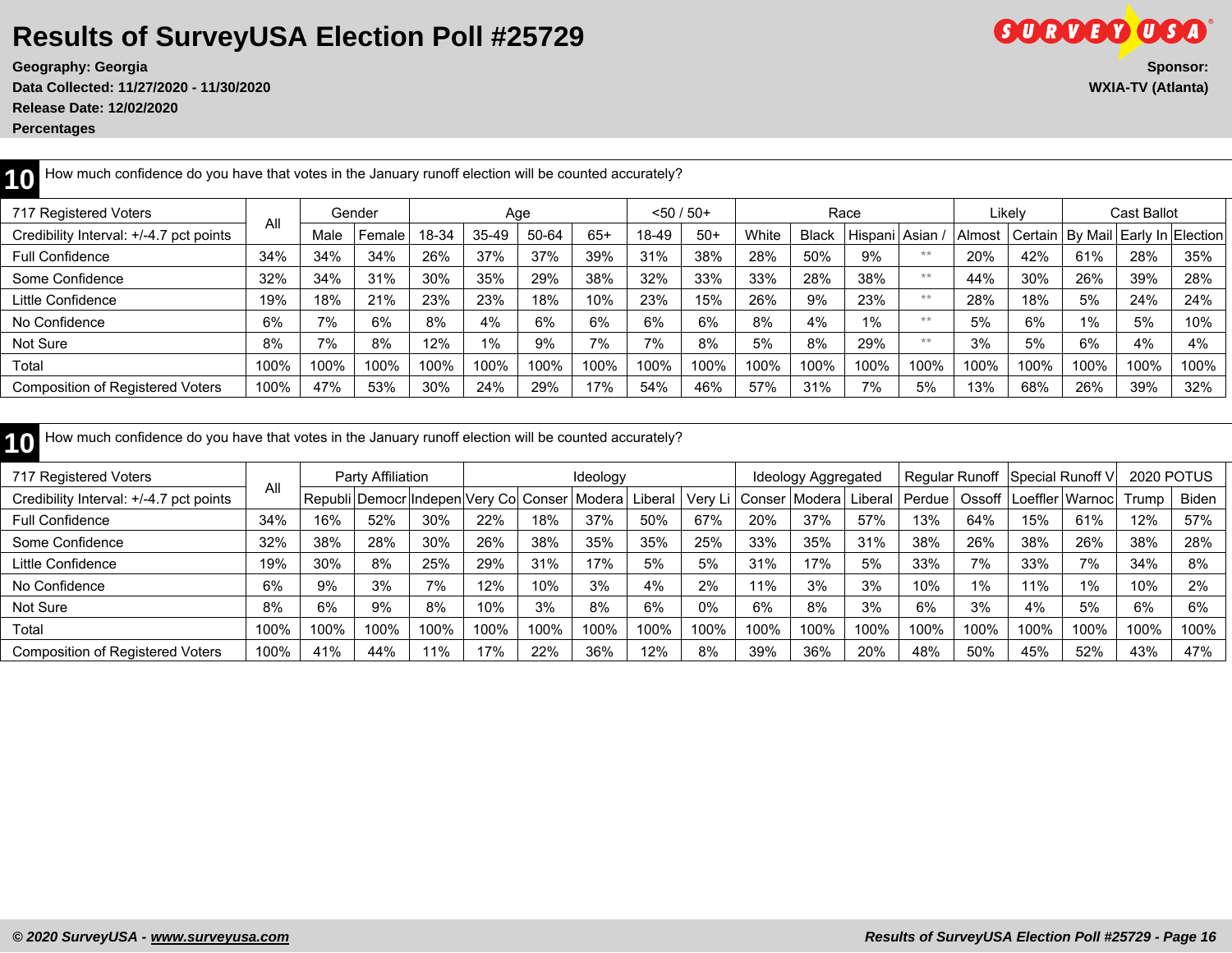**Data Collected: 11/27/2020 - 11/30/2020 WXIA-TV (Atlanta) Release Date: 12/02/2020**

**Percentages**

| How much confidence do you have that votes in the January runoff election will be counted accurately? |      |                 |        |         |                  |                                               |      |           |      |           |         |           |      |      |       |            |       |
|-------------------------------------------------------------------------------------------------------|------|-----------------|--------|---------|------------------|-----------------------------------------------|------|-----------|------|-----------|---------|-----------|------|------|-------|------------|-------|
| 717 Registered Voters                                                                                 |      | Nov Regular Vot |        |         | Nov Special Vote |                                               |      | Education |      |           | Income  |           | Home |      |       | Urbanicity |       |
| Credibility Interval: +/-4.7 pct points                                                               | All  | Perdue          | Ossoff | Collins |                  | Loeffler   Warnoc   High Sc   Some C   4-Year |      |           |      | $<$ \$40K | \$40K - | $>$ \$80K | Own  | Rent | Urban | Suburb     | Rural |
| <b>Full Confidence</b>                                                                                | 34%  | 14%             | 56%    | 17%     | 14%              | 58%                                           | 31%  | 32%       | 40%  | 35%       | 34%     | 33%       | 33%  | 38%  | 42%   | 38%        | 20%   |
| Some Confidence                                                                                       | 32%  | 37%             | 28%    | 33%     | 40%              | 28%                                           | 34%  | 31%       | 32%  | 30%       | 34%     | 34%       | 35%  | 28%  | 31%   | 34%        | 31%   |
| Little Confidence                                                                                     | 19%  | 33%             | 9%     | 33%     | 33%              | 7%                                            | 16%  | 24%       | 19%  | 16%       | 22%     | 20%       | 21%  | 17%  | 16%   | 18%        | 26%   |
| No Confidence                                                                                         | 6%   | 10%             | 2%     | 11%     | 9%               | 1%                                            | 8%   | 7%        | 4%   | 7%        | 6%      | 5%        | 6%   | 6%   | 5%    | 6%         | 8%    |
| Not Sure                                                                                              | 8%   | 6%              | 5%     | 6%      | 5%               | 5%                                            | 12%  | 6%        | 5%   | 12%       | 4%      | 8%        | 6%   | 12%  | 8%    | 4%         | 15%   |
| Total                                                                                                 | 100% | 100%            | 100%   | 100%    | 100%             | 100%                                          | 100% | 100%      | 100% | 100%      | 100%    | 100%      | 100% | 100% | 100%  | 100%       | 100%  |
| Composition of Registered Voters                                                                      | 100% | 43%             | 46%    | 17%     | 27%              | 40%                                           | 37%  | 29%       | 34%  | 38%       | 39%     | 23%       | 67%  | 33%  | 21%   | 54%        | 25%   |

10 How much confidence do you have that votes in the January runoff election will be counted accurately?

| 717 Registered Voters                   |      |      | Suburban |         | Region |         |
|-----------------------------------------|------|------|----------|---------|--------|---------|
| Credibility Interval: +/-4.7 pct points | All  | Men  | Women    | Atlanta | Northw | South & |
| <b>Full Confidence</b>                  | 34%  | 36%  | 40%      | 42%     | 30%    | 31%     |
| Some Confidence                         | 32%  | 35%  | 33%      | 35%     | 29%    | 33%     |
| Little Confidence                       | 19%  | 18%  | 18%      | 13%     | 24%    | 22%     |
| No Confidence                           | 6%   | 7%   | 5%       | 6%      | 8%     | 4%      |
| Not Sure                                | 8%   | 4%   | 4%       | 4%      | 9%     | 11%     |
| Total                                   | 100% | 100% | 100%     | 100%    | 100%   | 100%    |
| <b>Composition of Registered Voters</b> | 100% | 23%  | 31%      | 35%     | 33%    | 32%     |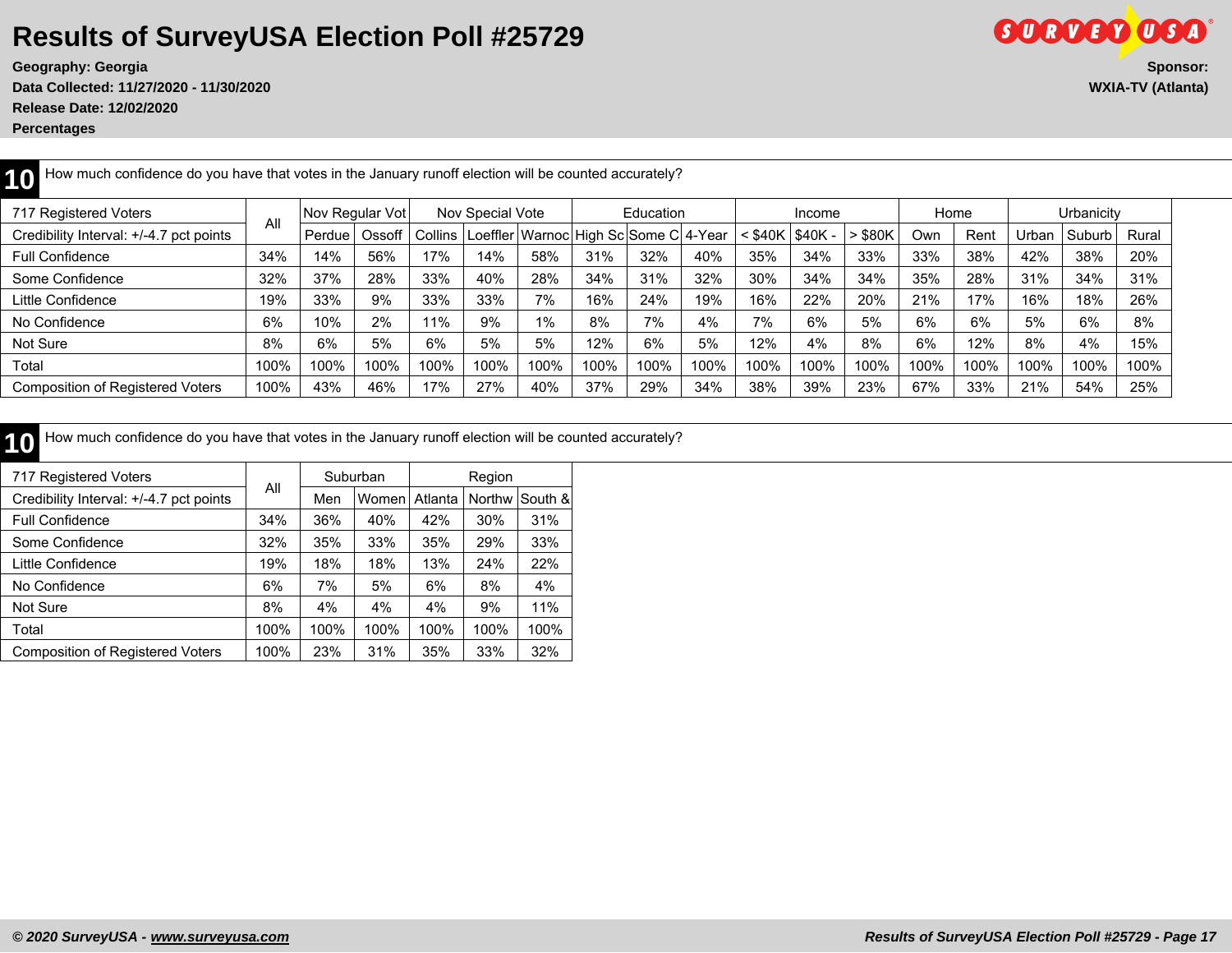**Data Collected: 11/27/2020 - 11/30/2020 WXIA-TV (Atlanta) Release Date: 12/02/2020**

**Percentages**

| 118 Registered Voters Who Are Not        | All  |      | Gender |       |       | Age   |       |       | $< 50 / 50+$ |       |              | Race            |      |        | Likely |                          | Cast Ballot       |    |
|------------------------------------------|------|------|--------|-------|-------|-------|-------|-------|--------------|-------|--------------|-----------------|------|--------|--------|--------------------------|-------------------|----|
| Credibility Interval: +/-11.9 pct points |      | Male | Female | 18-34 | 35-49 | 50-64 | $65+$ | 18-49 | $50+$        | White | <b>Black</b> | Hispani Asian / |      | Almost |        | Certain   By Mail        | Early In Election |    |
| Aren't That Interested                   | 19%  | 29%  | 10%    | 12%   | 21%   | 22%   | 46%   | 15%   | 32%          | 24%   | 18%          | 7%              | $**$ | **     | **     | $\overline{\phantom{0}}$ |                   |    |
| Don't Have Time                          | 7%   | 9%   | 6%     | 9%    | 6%    | 7%    | 0%    | 8%    | 4%           | 6%    | 14%          | $0\%$           | $**$ | **     | **     | $\overline{\phantom{a}}$ |                   |    |
| Don't Believe Your Vote Matters          | 17%  | 8%   | 26%    | 14%   | 41%   | $0\%$ | 0%    | 22%   | $0\%$        | 15%   | 3%           | 54%             | $**$ | **     | **     | $\overline{\phantom{0}}$ |                   |    |
| Don't Like The Candidates                | 15%  | 12%  | 17%    | 26%   | 4%    | $0\%$ | 0%    | 19%   | $0\%$        | 7%    | 22%          | 20%             | $**$ | **     | **     | $\overline{\phantom{0}}$ |                   |    |
| The Voting Process Is Rigged             | 13%  | 14%  | 12%    | 9%    | 10%   | 42%   | 0%    | 9%    | 25%          | 18%   | 8%           | $0\%$           | $**$ | **     | **     | $\overline{\phantom{0}}$ |                   |    |
| Intentionally Boycotting The Runoff      | 5%   | 6%   | 5%     | 6%    | 9%    | 0%    | 0%    | 7%    | $0\%$        | 5%    | 5%           | 8%              | $**$ | **     | **     | $\overline{\phantom{0}}$ |                   |    |
| Other Reason                             | 4%   | 4%   | 4%     | 1%    | 2%    | 4%    | 32%   | $1\%$ | 15%          | 5%    | 7%           | 0%              | $**$ | **     | **     | $\overline{\phantom{a}}$ |                   |    |
| Not Sure                                 | 19%  | 17%  | 21%    | 22%   | 8%    | 25%   | 22%   | 18%   | 24%          | 20%   | 22%          | 11%             | $**$ | **     | **     | $\overline{\phantom{0}}$ |                   |    |
| Total                                    | 100% | 100% | 100%   | 100%  | 100%  | 100%  | 100%  | 100%  | 100%         | 100%  | 100%         | 100%            | 100% | $0\%$  | 0%     | 0%                       | 0%                | 0% |
| Composition of Registered Voters W       | 100% | 48%  | 52%    | 52%   | 25%   | 14%   | 9%    | 77%   | 23%          | 50%   | 31%          | 16%             | 3%   | $0\%$  | $0\%$  |                          |                   |    |

|  | Which of these best describes why you are not voting in the runoff? |
|--|---------------------------------------------------------------------|
|--|---------------------------------------------------------------------|

| 118 Registered Voters Who Are Not         |      |                | Party Affiliation |                         |       |       | Ideology |         |         |        | Ideology Aggregated |         |          |                          | Regular Runoff Special Runoff V |                          | 2020 POTUS |       |
|-------------------------------------------|------|----------------|-------------------|-------------------------|-------|-------|----------|---------|---------|--------|---------------------|---------|----------|--------------------------|---------------------------------|--------------------------|------------|-------|
| Credibility Interval: +/-11.9 pct points  | All  | Republi Democr |                   | Indepen Very Col Conser |       |       | l Modera | Liberal | Very Li | Conser | Modera l            | Liberal | l Perdue | Ossoff                   |                                 | Loeffler   Warnoc        | Trump      | Biden |
| Aren't That Interested                    | 19%  | 25%            | $1\%$             | 23%                     | 10%   | 17%   | 22%      | 35%     | **      | 14%    | 22%                 | 29%     |          |                          |                                 | $\overline{\phantom{0}}$ | 20%        | 12%   |
| Don't Have Time                           | 7%   | 6%             | 9%                | 10%                     | 4%    | $1\%$ | 7%       | 9%      | **      | 8%     | 7%                  | 16%     |          |                          |                                 | $\overline{\phantom{0}}$ | 6%         | 8%    |
| Don't Believe Your Vote Matters           | 17%  | 15%            | 24%               | 9%                      | 11%   | 18%   | 23%      | 6%      | **      | 15%    | 23%                 | 12%     |          | $\overline{\phantom{0}}$ |                                 |                          | 18%        | 18%   |
| Don't Like The Candidates                 | 15%  | 1%             | 20%               | 23%                     | 13%   | 11%   | 9%       | 28%     | **      | 12%    | 9%                  | 24%     |          | $\overline{\phantom{0}}$ |                                 |                          | 2%         | 24%   |
| The Voting Process Is Rigged              | 13%  | 20%            | 7%                | 10%                     | 16%   | 19%   | 11%      | 4%      | **      | 18%    | 11%                 | 3%      |          | $\overline{\phantom{0}}$ |                                 |                          | 23%        | 11%   |
| Intentionally Boycotting The Runoff       | 5%   | 6%             | 6%                | 4%                      | 18%   | 2%    | 4%       | 7%      | **      | 9%     | 4%                  | 6%      |          | $\overline{\phantom{a}}$ |                                 |                          | 7%         | 6%    |
| Other Reason                              | 4%   | 6%             | 4%                | 5%                      | $0\%$ | 3%    | 9%       | 0%      | **      | 2%     | 9%                  | 0%      |          |                          |                                 |                          | 4%         | 5%    |
| Not Sure                                  | 19%  | 20%            | 19%               | 16%                     | 28%   | 18%   | 13%      | 11%     | **      | 23%    | 13%                 | 9%      |          |                          |                                 |                          | 20%        | 16%   |
| Total                                     | 100% | 100%           | 100%              | 100%                    | 100%  | 100%  | 100%     | 100%    | 100%    | 100%   | 100%                | 100%    | 0%       | 0%                       | 0%                              | 0%                       | 100%       | 100%  |
| <b>Composition of Registered Voters W</b> | 100% | 33%            | 43%               | 17%                     | 16%   | 21%   | 41%      | 7%      | $1\%$   | 37%    | 41%                 | 9%      |          |                          |                                 |                          | 33%        | 41%   |

**SORDBO OSO**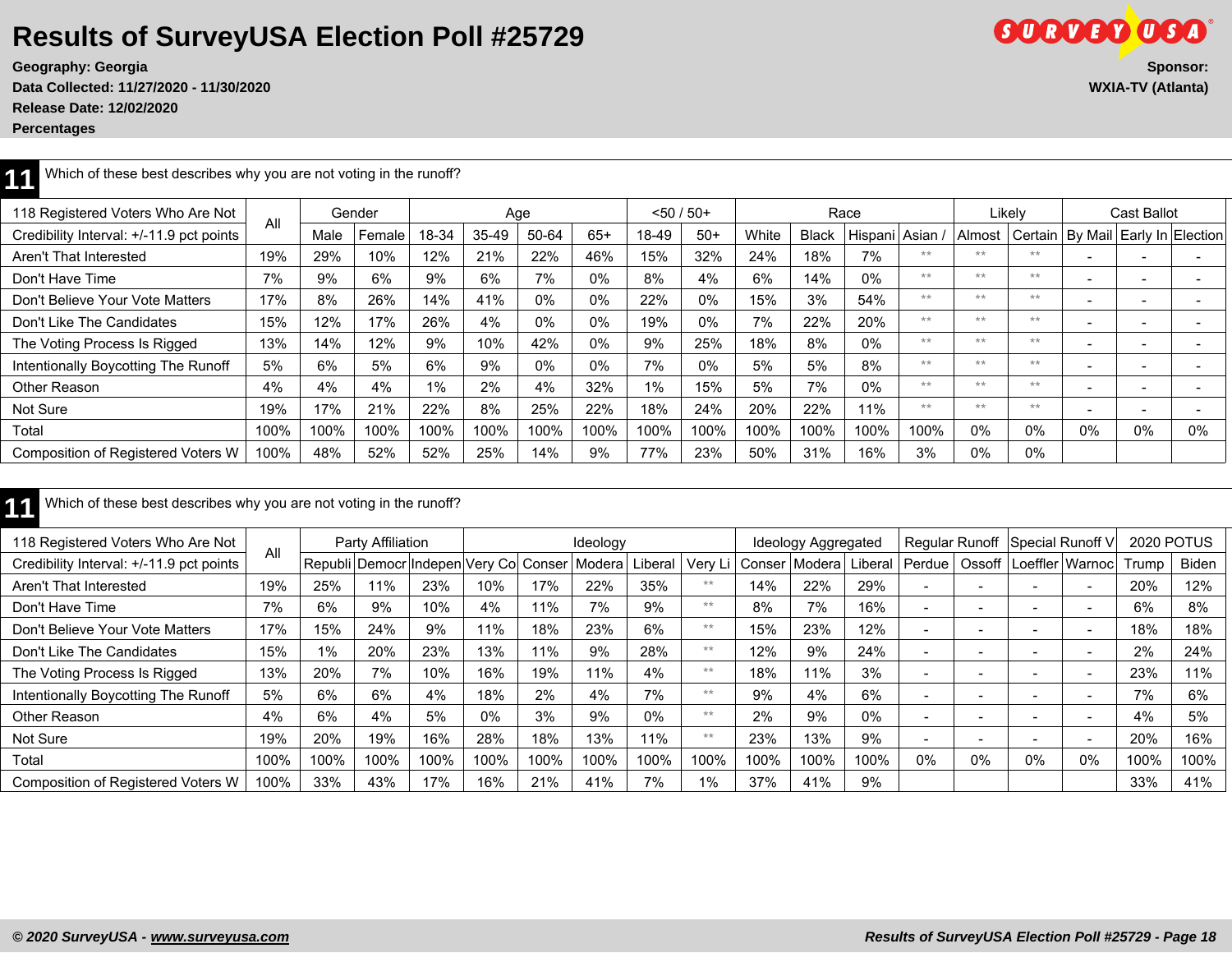**Geography: Georgia** 

**Data Collected: 11/27/2020 - 11/30/2020 WXIA-TV (Atlanta) Release Date: 12/02/2020**

**Percentages**

| ®                                                                    |  |
|----------------------------------------------------------------------|--|
| Sponsor:                                                             |  |
| $\mathbf{r}$ and $\mathbf{r}$ and $\mathbf{r}$ and $\mathbf{r}$<br>. |  |

| 44 Which of these best describes why you are not voting in the runoff? |  |
|------------------------------------------------------------------------|--|
|------------------------------------------------------------------------|--|

| 118 Registered Voters Who Are Not        |      | Nov Regular Vot |        |         | Nov Special Vote |                                       |       | Education |      |           | Income  |           | Home |      |       | Urbanicity |       |
|------------------------------------------|------|-----------------|--------|---------|------------------|---------------------------------------|-------|-----------|------|-----------|---------|-----------|------|------|-------|------------|-------|
| Credibility Interval: +/-11.9 pct points | All  | Perdue          | Ossoff | Collins |                  | Loeffler Warnoc High Sc Some C 4-Year |       |           |      | $<$ \$40K | \$40K - | $>$ \$80K | Own  | Rent | Urban | Suburb     | Rural |
| Aren't That Interested                   | 19%  | 22%             | 10%    | 17%     | 24%              | 5%                                    | 18%   | 25%       | 13%  | 16%       | 26%     | 13%       | 14%  | 24%  | 16%   | 25%        | 13%   |
| Don't Have Time                          | 7%   | 7%              | 9%     | 0%      | 11%              | 10%                                   | 7%    | 5%        | 13%  | 9%        | 5%      | 7%        | 5%   | 10%  | 11%   | 10%        | $0\%$ |
| Don't Believe Your Vote Matters          | 17%  | 10%             | 24%    | 0%      | 18%              | 30%                                   | 23%   | 9%        | 12%  | 20%       | 18%     | 9%        | 15%  | 20%  | 11%   | 9%         | 38%   |
| Don't Like The Candidates                | 15%  | 6%              | 23%    | 4%      | 19%              | 12%                                   | 19%   | 9%        | 11%  | 12%       | 12%     | 26%       | 17%  | 12%  | 28%   | 10%        | 5%    |
| The Voting Process Is Rigged             | 13%  | 23%             | 10%    | 37%     | 8%               | 9%                                    | 13%   | 13%       | 12%  | 9%        | 22%     | 5%        | 18%  | 8%   | 10%   | 10%        | 20%   |
| Intentionally Boycotting The Runoff      | 5%   | 9%              | 5%     | 14%     | 8%               | 6%                                    | $0\%$ | 10%       | 14%  | 4%        | 6%      | 9%        | 5%   | 5%   | 12%   | 2%         | 3%    |
| Other Reason                             | 4%   | 6%              | 6%     | 15%     | 0%               | 8%                                    | $1\%$ | 12%       | 3%   | 3%        | 3%      | 11%       | 7%   | 2%   | $0\%$ | 11%        | $0\%$ |
| Not Sure                                 | 19%  | 17%             | 13%    | 13%     | 12%              | 20%                                   | 20%   | 16%       | 21%  | 27%       | 9%      | 19%       | 20%  | 18%  | 12%   | 23%        | 22%   |
| Total                                    | 100% | 100%            | 100%   | 100%    | 100%             | 100%                                  | 100%  | 100%      | 100% | 100%      | 100%    | 100%      | 100% | 100% | 100%  | 100%       | 100%  |
| Composition of Registered Voters W       | 100% | 31%             | 39%    | 12%     | 20%              | 27%                                   | 55%   | 27%       | 18%  | 45%       | 36%     | 19%       | 50%  | 50%  | 33%   | 40%        | 27%   |

#### **11** Which of these best describes why you are not voting in the runoff?

| 118 Registered Voters Who Are Not        |      |      | Suburban |         | Region        |         |
|------------------------------------------|------|------|----------|---------|---------------|---------|
| Credibility Interval: +/-11.9 pct points | All  | Men  | Women    | Atlanta | <b>Northw</b> | South & |
| Aren't That Interested                   | 19%  | 38%  | 14%      | 22%     | 14%           | 21%     |
| Don't Have Time                          | 7%   | 11%  | 9%       | 19%     | 8%            | $1\%$   |
| Don't Believe Your Vote Matters          | 17%  | 2%   | 14%      | $1\%$   | 17%           | 27%     |
| Don't Like The Candidates                | 15%  | 9%   | 11%      | 30%     | 17%           | 3%      |
| The Voting Process Is Rigged             | 13%  | 5%   | 15%      | 4%      | 23%           | 10%     |
| Intentionally Boycotting The Runoff      | 5%   | 2%   | 2%       | 6%      | $1\%$         | 9%      |
| Other Reason                             | 4%   | 11%  | 11%      | 2%      | 12%           | 0%      |
| Not Sure                                 | 19%  | 22%  | 23%      | 17%     | 9%            | 29%     |
| Total                                    | 100% | 100% | 100%     | 100%    | 100%          | 100%    |
| Composition of Registered Voters W       | 100% | 19%  | 21%      | 24%     | 35%           | 41%     |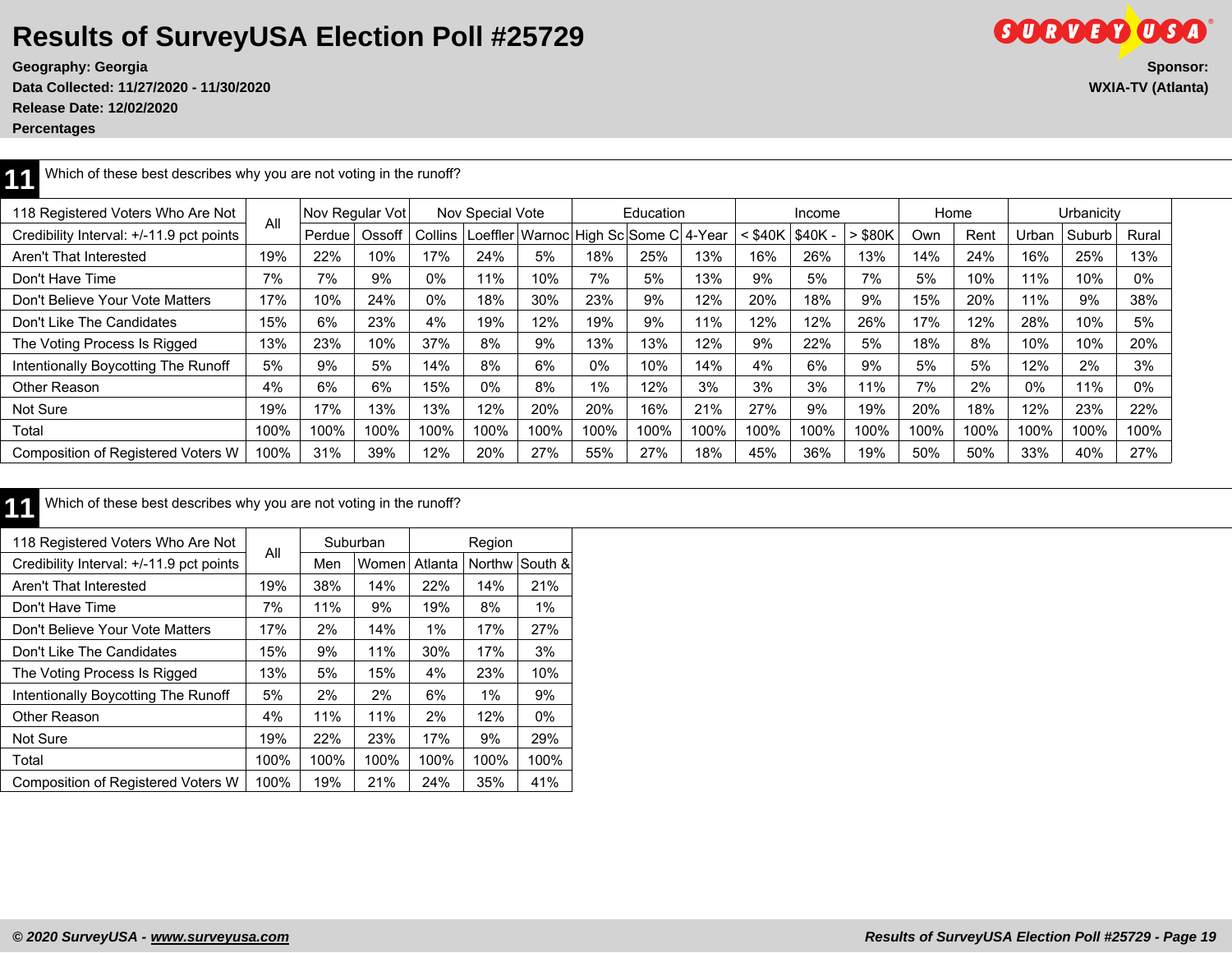**Geography: Georgia Sponsor:**

**Data Collected: 11/27/2020 - 11/30/2020 WXIA-TV (Atlanta)**

**Release Date: 12/02/2020**

**Percentages**

**GORDED OSA** 

**12** Should President Trump continue to challenge the outcome of the Presidential election in states across the country? Or should President Trump end his legal challenges and acknowledge that Joe Biden is the next Preside acknowledge that Joe Biden is the next President?

| 717 Registered Voters                   |      |      | Gender |       | Age   |       |       | $< 50 / 50+$ |       |       |              | Race          |      |      | Likelv |      | Cast Ballot |                                                  |
|-----------------------------------------|------|------|--------|-------|-------|-------|-------|--------------|-------|-------|--------------|---------------|------|------|--------|------|-------------|--------------------------------------------------|
| Credibility Interval: +/-4.7 pct points | All  | Male | Female | 18-34 | 35-49 | 50-64 | $65+$ | 18-49        | $50+$ | White | <b>Black</b> | Hispani Asian |      |      |        |      |             | Almost   Certain   By Mail   Early In   Election |
| Continue To Challenge                   | 38%  | 48%  | 30%    | 39%   | 43%   | 39%   | 31%   | 41%          | 36%   | 53%   | 15%          | 30%           | $**$ | 36%  | 38%    | 18%  | 41%         | 49%                                              |
| End His Legal Challenges                | 55%  | 47%  | 62%    | 51%   | 54%   | 53%   | 67%   | 52%          | 58%   | 42%   | 80%          | 64%           | $**$ | 61%  | 56%    | 79%  | 55%         | 44%                                              |
| Not Sure                                | 7%   | 5%   | 8%     | 10%   | 3%    | 9%    | 3%    | 7%           | 6%    | 5%    | 5%           | 6%            | $**$ | 3%   | 5%     | 3%   | 4%          | 7%                                               |
| Total                                   | 100% | 100% | 100%   | 100%  | 100%  | 100%  | 100%  | 100%         | 100%  | 100%  | 100%         | 100%          | 100% | 100% | 100%   | 100% | 100%        | 100%                                             |
| <b>Composition of Registered Voters</b> | 100% | 47%  | 53%    | 30%   | 24%   | 29%   | 17%   | 54%          | 46%   | 57%   | 31%          | 7%            | 5%   | 13%  | 68%    | 26%  | 39%         | 32%                                              |

**12** Should President Trump continue to challenge the outcome of the Presidential election in states across the country? Or should President Trump end his legal challenges and acknowledge that Joe Biden is the next Preside acknowledge that Joe Biden is the next President?

| 717 Registered Voters                   |      |      | Party Affiliation |      |      |      | Ideology                                        |         |       |      | Ideology Aggregated                 |      |        |      |      | Regular Runoff   Special Runoff V | <b>2020 POTUS</b> |       |
|-----------------------------------------|------|------|-------------------|------|------|------|-------------------------------------------------|---------|-------|------|-------------------------------------|------|--------|------|------|-----------------------------------|-------------------|-------|
| Credibility Interval: +/-4.7 pct points | All  |      |                   |      |      |      | Republi Democr Indepen Very Co  Conser   Modera | Liberal |       |      | Very Li   Conser   Modera   Liberal |      | Perdue |      |      | Ossoff   Loeffler   Warnoc        | Trump             | Biden |
| Continue To Challenge                   | 38%  | 66%  | 12%               | 44%  | 78%  | 55%  | 29%                                             | 10%     | 12%   | 64%  | 29%                                 | 11%  | 67%    | 10%  | 71%  | 9%                                | 71%               | 11%   |
| End His Legal Challenges                | 55%  | 29%  | 83%               | 48%  | 17%  | 40%  | 67%                                             | 85%     | 88%   | 30%  | 67%                                 | 87%  | 29%    | 85%  | 25%  | 86%                               | 24%               | 85%   |
| Not Sure                                | 7%   | 5%   | 5%                | 8%   | 6%   | 6%   | 4%                                              | 5%      | $0\%$ | 6%   | 4%                                  | 3%   | 4%     | 4%   | 4%   | 5%                                | 5%                | 4%    |
| Total                                   | 100% | 100% | 100%              | 100% | 100% | 100% | 100%                                            | 100%    | 100%  | 100% | 100%                                | 100% | 100%   | 100% | 100% | 100%                              | 100%              | 100%  |
| <b>Composition of Registered Voters</b> | 100% | 41%  | 44%               | 11%  | 17%  | 22%  | 36%                                             | 12%     | 8%    | 39%  | 36%                                 | 20%  | 48%    | 50%  | 45%  | 52%                               | 43%               | 47%   |

**12** Should President Trump continue to challenge the outcome of the Presidential election in states across the country? Or should President Trump end his legal challenges and acknowledge that Joe Biden is the next Preside acknowledge that Joe Biden is the next President?

| 717 Registered Voters                   |      | Nov Regular Vot |        |      | Nov Special Vote |                                                         |      | Education |      |         | Income    |           | Home |      |       | Urbanicitv |       |
|-----------------------------------------|------|-----------------|--------|------|------------------|---------------------------------------------------------|------|-----------|------|---------|-----------|-----------|------|------|-------|------------|-------|
| Credibility Interval: +/-4.7 pct points |      | Perdue          | Ossoff |      |                  | Collins   Loeffler   Warnoc   High Sc   Some C   4-Year |      |           |      | < \$40K | ' \$40K - | $>$ \$80K | Own  | Rent | Urban | ' Suburb   | Rural |
| Continue To Challenge                   | 38%  | 70%             | 12%    | 69%  | 68%              | 11%                                                     | 38%  | 37%       | 41%  | 34%     | 41%       | 42%       | 44%  | 28%  | 40%   | 32%        | 51%   |
| End His Legal Challenges                | 55%  | 25%             | 85%    | 26%  | 28%              | 87%                                                     | 52%  | 59%       | 54%  | 57%     | 54%       | 52%       | 52%  | 61%  | 51%   | 62%        | 44%   |
| Not Sure                                | 7%   | 5%              | 3%     | 5%   | 4%               | 3%                                                      | 10%  | 4%        | 6%   | 9%      | 5%        | 6%        | 5%   | 11%  | 9%    | 7%         | 5%    |
| Total                                   | 100% | 100%            | 100%   | 100% | 100%             | 100%                                                    | 100% | 100%      | 100% | 100%    | 100%      | 100%      | 100% | 100% | 100%  | 100%       | 100%  |
| <b>Composition of Registered Voters</b> | 100% | 43%             | 46%    | 17%  | 27%              | 40%                                                     | 37%  | 29%       | 34%  | 38%     | 39%       | 23%       | 67%  | 33%  | 21%   | 54%        | 25%   |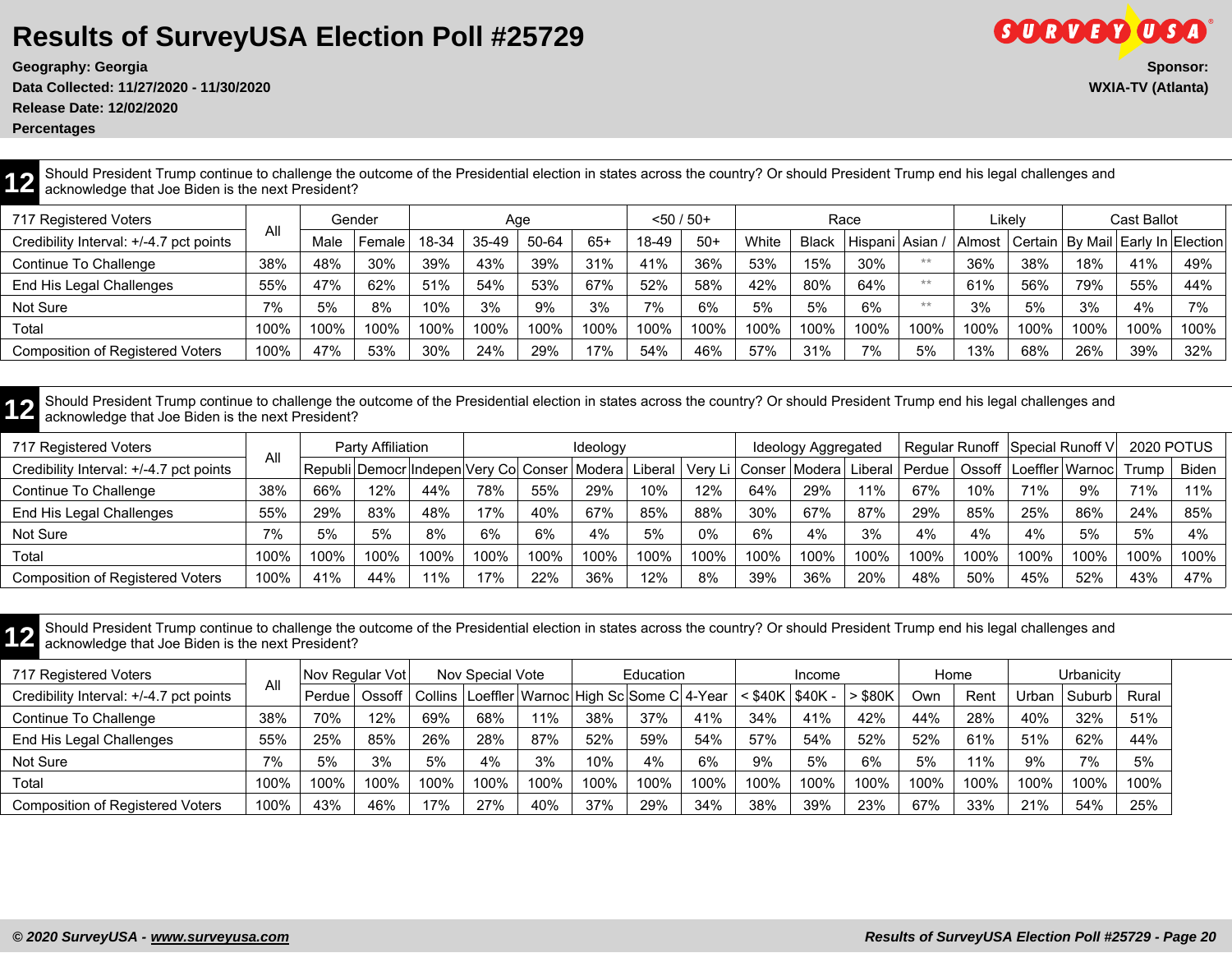**Data Collected: 11/27/2020 - 11/30/2020 WXIA-TV (Atlanta)**

**Release Date: 12/02/2020**

**Percentages**

**12** Should President Trump continue to challenge the outcome of the Presidential election in states across the country? Or should President Trump end his legal challenges and acknowledge that Joe Biden is the next Preside acknowledge that Joe Biden is the next President?

| 717 Registered Voters                   | All  |      | Suburban |         | Region |                |
|-----------------------------------------|------|------|----------|---------|--------|----------------|
| Credibility Interval: +/-4.7 pct points |      | Men  | Women    | Atlanta |        | Northw South & |
| Continue To Challenge                   | 38%  | 39%  | 27%      | 33%     | 45%    | 37%            |
| End His Legal Challenges                | 55%  | 57%  | 65%      | 61%     | 49%    | 54%            |
| Not Sure                                | 7%   | 4%   | 8%       | 5%      | 7%     | 8%             |
| Total                                   | 100% | 100% | 100%     | 100%    | 100%   | 100%           |
| <b>Composition of Registered Voters</b> | 100% | 23%  | 31%      | 35%     | 33%    | 32%            |

13 Do you, personally, think Joe Biden won the 2020 Presidential election fair and square? Or Donald Trump won the 2020 Presidential election but votes were lost or changed to make it<br>look like Trump lost?

| 717 Registered Voters                   |      |      | Gender |       | Aqe   |       |       | $< 50 / 50+$ |       |       |              | Race              |      |        | Likelv |      | Cast Ballot |                                         |
|-----------------------------------------|------|------|--------|-------|-------|-------|-------|--------------|-------|-------|--------------|-------------------|------|--------|--------|------|-------------|-----------------------------------------|
| Credibility Interval: +/-4.6 pct points | All  | Male | Female | 18-34 | 35-49 | 50-64 | $65+$ | 18-49        | $50+$ | White | <b>Black</b> | Hispani   Asian / |      | Almost |        |      |             | Certain   By Mail   Early In   Election |
| Biden Won Fair And Square               | 57%  | 54%  | 60%    | 59%   | 62%   | 53%   | 53%   | 60%          | 53%   | 40%   | 89%          | 74%               | $**$ | 57%    | 58%    | 83%  | 56%         | 42%                                     |
| Trump Won Votes Lost/ Changed           | 32%  | 34%  | $30\%$ | 28%   | 27%   | 36%   | 38%   | 28%          | 36%   | 49%   | 7%           | 16%               | $**$ | 24%    | 34%    | 14%  | 34%         | 44%                                     |
| Not Sure                                | 11%  | 12%  | 10%    | 13%   | 11%   | 11%   | 9%    | 12%          | 10%   | 11%   | 4%           | 10%               | $**$ | 19%    | 8%     | 4%   | 10%         | 14%                                     |
| Total                                   | 100% | 100% | 100%   | 100%  | 100%  | 100%  | 100%  | 100%         | 100%  | 100%  | 100%         | 100%              | 100% | 100%   | 100%   | 100% | 100%        | 100%                                    |
| <b>Composition of Registered Voters</b> | 100% | 47%  | 53%    | 30%   | 24%   | 29%   | 17%   | 54%          | 46%   | 57%   | 31%          | 7%                | 5%   | 13%    | 68%    | 26%  | 39%         | 32%                                     |

**13** Do you, personally, think Joe Biden won the 2020 Presidential election fair and square? Or Donald Trump won the 2020 Presidential election but votes were lost or changed to make it look like Trump lost? look like Trump lost?

| 717 Registered Voters                   |      |      | Party Affiliation |      |      |      | Ideology |      |      |      | Ideology Aggregated |      |      |      |      | Regular Runoff   Special Runoff V                                                                                               | <b>2020 POTUS</b> |       |
|-----------------------------------------|------|------|-------------------|------|------|------|----------|------|------|------|---------------------|------|------|------|------|---------------------------------------------------------------------------------------------------------------------------------|-------------------|-------|
| Credibility Interval: +/-4.6 pct points | All  |      |                   |      |      |      |          |      |      |      |                     |      |      |      |      | Republi Democr Indepen Very Co  Conser Modera  Liberal   Very Li   Conser Modera  Liberal   Perdue   Ossoff   Loeffler   Warnoc | Trump             | Biden |
| Biden Won Fair And Square               | 57%  | 23%  | 93%               | 50%  | 31%  | 32%  | 68%      | 90%  | 93%  | 32%  | 68%                 | 91%  | 23%  | 93%  | 20%  | 92%                                                                                                                             | 17%               | 96%   |
| Trump Won Votes Lost/ Changed           | 32%  | 65%  | 4%                | 25%  | 61%  | 55%  | 20%      | 6%   | 7%   | 58%  | 20%                 | 6%   | 64%  | 2%   | 67%  | 2%                                                                                                                              | 67%               | 3%    |
| Not Sure                                | 11%  | 12%  | 4%                | 25%  | 7%   | 14%  | 12%      | 4%   | 0%   | 11%  | 12%                 | 3%   | 13%  | 5%   | 13%  | 6%                                                                                                                              | 15%               | 2%    |
| Total                                   | 100% | 100% | 100%              | 100% | 100% | 100% | 100%     | 100% | 100% | 100% | 100%                | 100% | 100% | 100% | 100% | 100%                                                                                                                            | 100%              | 100%  |
| <b>Composition of Registered Voters</b> | 100% | 41%  | 44%               | 11%  | 17%  | 22%  | 36%      | 12%  | 8%   | 39%  | 36%                 | 20%  | 48%  | 50%  | 45%  | 52%                                                                                                                             | 43%               | 47%   |

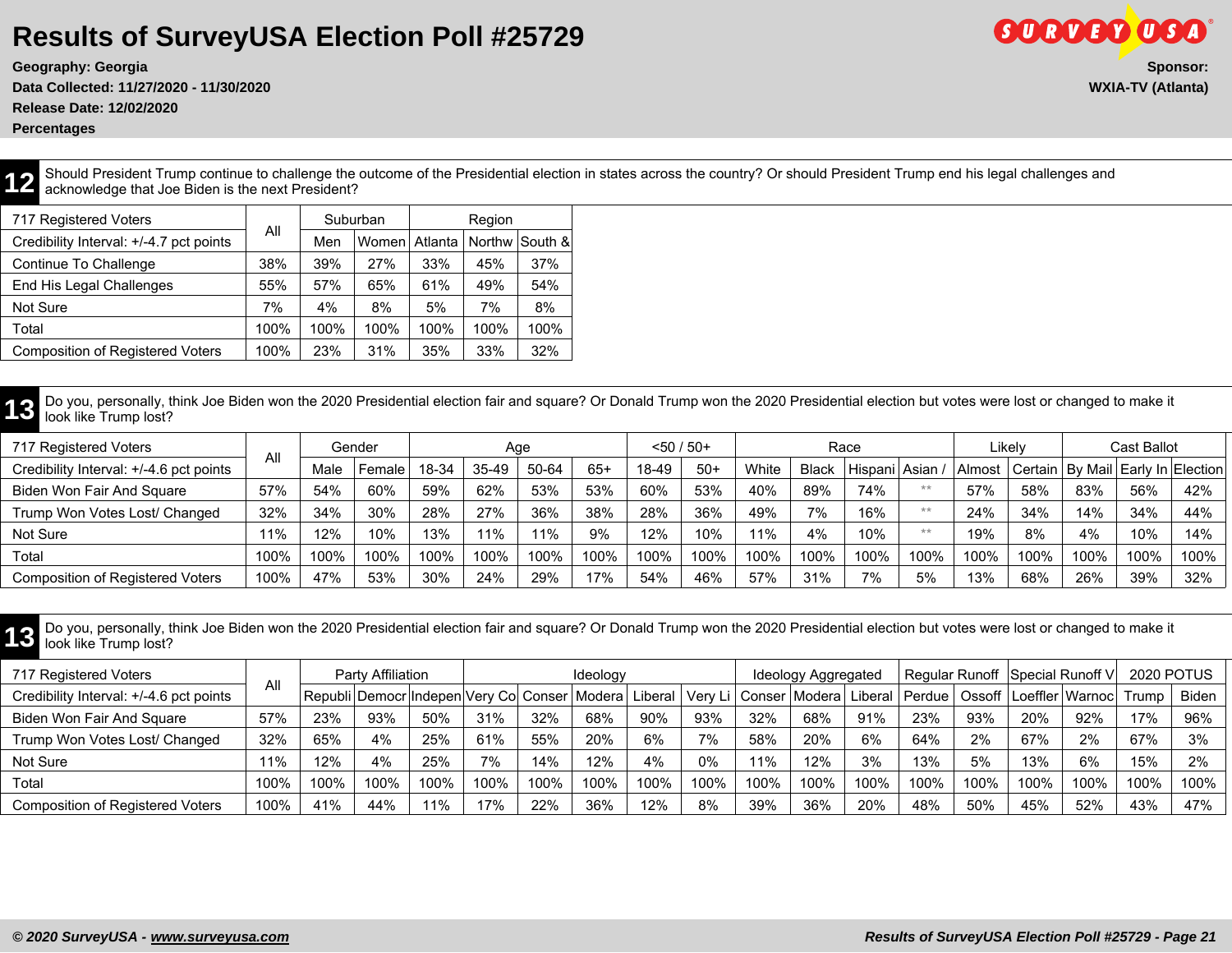**Release Date: 12/02/2020**

**Percentages**

**13** Do you, personally, think Joe Biden won the 2020 Presidential election fair and square? Or Donald Trump won the 2020 Presidential election but votes were lost or changed to make it look like Trump lost? look like Trump lost?

| 717 Registered Voters                   |      | Nov Regular Votl |        |           | Nov Special Vote |      |      | Education                             |        |           | Income        |       | Home |      |              | Urbanicitv |       |
|-----------------------------------------|------|------------------|--------|-----------|------------------|------|------|---------------------------------------|--------|-----------|---------------|-------|------|------|--------------|------------|-------|
| Credibility Interval: +/-4.6 pct points | All  | Perdue           | Ossoff | Collins I |                  |      |      | Loeffler Warnoc High Sc Some C 4-Year |        | $<$ \$40K | <b>S40K -</b> | \$80K | Own  | Rent | <u>Urban</u> | Suburb     | Rural |
| Biden Won Fair And Square               | 57%  | 19%              | 96%    | 20%       | 24%              | 95%  | 56%  | 56%                                   | 59%    | 62%       | 51%           | 59%   | 54%  | 64%  | 67%          | 59%        | 44%   |
| Trump Won Votes Lost/ Changed           | 32%  | 65%              | 3%     | 62%       | 65%              | 3%   | 32%  | 33%                                   | $30\%$ | 27%       | 36%           | 32%   | 37%  | 21%  | 23%          | 27%        | 50%   |
| Not Sure                                | 11%  | 15%              | 1%     | 18%       | 11%              | 2%   | 12%  | 10%                                   | 11%    | 11%       | 13%           | 9%    | 9%   | 15%  | 10%          | 14%        | 6%    |
| Total                                   | 100% | 100%             | 100%   | 100%      | 100%             | 100% | 100% | 100%                                  | 100%   | 100%      | 100%          | 100%  | 100% | 100% | 100%         | 100%       | 100%  |
| <b>Composition of Registered Voters</b> | 100% | 43%              | 46%    | 17%       | 27%              | 40%  | 37%  | 29%                                   | 34%    | 38%       | 39%           | 23%   | 67%  | 33%  | 21%          | 54%        | 25%   |

13 Do you, personally, think Joe Biden won the 2020 Presidential election fair and square? Or Donald Trump won the 2020 Presidential election but votes were lost or changed to make it<br>look like Trump lost?

| 717 Registered Voters                   |      | Suburban |       |         | Region |                |
|-----------------------------------------|------|----------|-------|---------|--------|----------------|
| Credibility Interval: +/-4.6 pct points | All  | Men      | Women | Atlanta |        | Northw South & |
| Biden Won Fair And Square               | 57%  | 58%      | 60%   | 66%     | 51%    | 54%            |
| Trump Won Votes Lost/ Changed           | 32%  | 28%      | 25%   | 21%     | 39%    | 36%            |
| Not Sure                                | 11%  | 14%      | 15%   | 13%     | 10%    | 10%            |
| Total                                   | 100% | 100%     | 100%  | 100%    | 100%   | 100%           |
| <b>Composition of Registered Voters</b> | 100% | 23%      | 31%   | 35%     | 33%    | 32%            |

\*\* Too few respondents of this type were interviewed for this data to be meaningful.